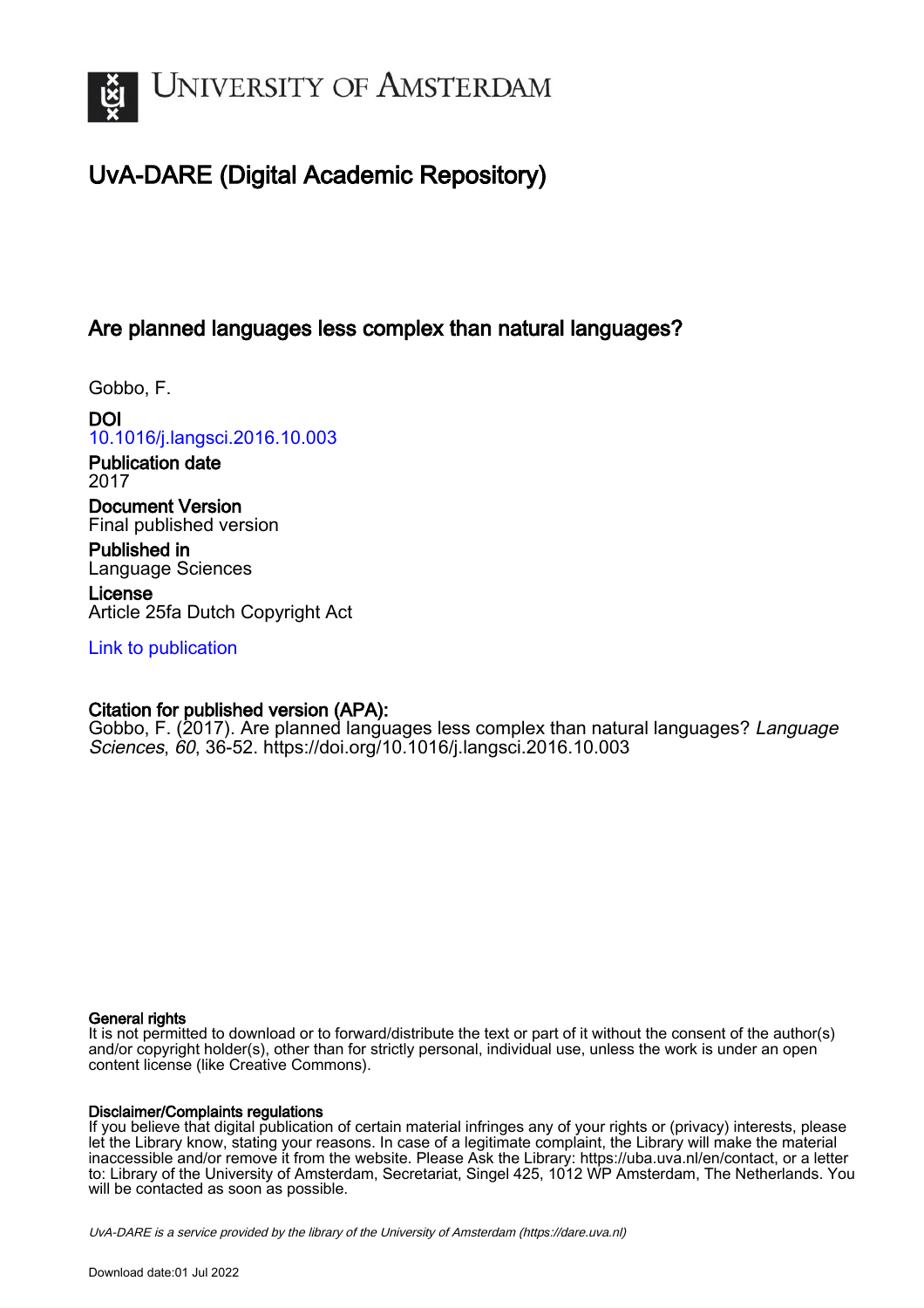# Language Sciences

journal homepage: [www.elsevier.com/locate/langsci](http://www.elsevier.com/locate/langcom)

## Are planned languages less complex than natural languages?

### Federico Gobbo<sup>a,b,c,\*</sup>

a ACLC – Amsterdam Center of Language and Communication, Faculty of Humanities, University of Amsterdam, Spuistraat 134, 1012 VB, Amsterdam, The Netherlands <sup>b</sup> University of Milano-Bicocca, Italy

<sup>c</sup>University of Torino, Italy

#### article info

Article history: Available online 22 October 2016

Keywords: Planned languages Language complexity Esperanto Volapük Markuska Language learnability

#### **ABSTRACT**

Supporters of languages planned for international communication, like Esperanto, often claim that these languages are less complex and therefore easy to learn as compared to natural languages. To what extent does this claim have empirical support? In this contribution, planned languages will be presented from the perspective of learnability. In particular, the question of language complexity will be addressed. Almost all planned languages show a high degree of morphological regularity, obtained by a drastic reduction of allomorphy and suppletion. While these morphological traits can help learners acquire the basics of the planned language more easily as compared to standard natural languages, other factors should be taken into account in order to assess the learnability of these languages, in particular their sociolinguistic status.

2016 Elsevier Ltd. All rights reserved.

#### 1. Introduction

There is no general, universally accepted definition of linguistic complexity in the specialized literature. Most probably it will never appear, as there are too many factors hidden by the word 'complexity', which are often mixed up with transparency and ease of acquisition, as noted by [Leufkens \(2013\)](#page-16-0).

The main hypothesis of this contribution is that complexity is a multifaceted concept that should be captured by different factors. The case studies of planned languages (which will be defined below) will be the testbed for the conceptualization of complexity that is proposed here. For the purposes of this contribution, we will consider complexity from the point of view of a prototypical adult learner of a second language. This choice is motivated by the fact that in general the majority of learners of planned languages are adults, living within speech communities that use other languages on an everyday basis. This unusual sociolinguistic situation helps us to understand the role of the different factors defining linguistic complexity presented here below. These factors are divided in two groups: internal and external.

The internal linguistic factors refer to the structural traits of the grammar and lexicon of the target language, compared to the languages already known to the learner, i.e. his or her linguistic repertoire. On the other hand, it is the speech community (the society formed by L1 speakers) which maintains and develops the normative grammar and the current used lexicon. Ultimately, this leads to authority and ownership of the language. Therefore, from the learner's perspective, we can distinguish between an individual level (the learner himself) and a community level (L1 speakers). However, it is important to note







<sup>\*</sup> ACLC – Amsterdam Center of Language and Communication, Faculty of Humanities, University of Amsterdam, Spuistraat 134, 1012 VB, Amsterdam, The **Netherlands** 

E-mail addresses: [F.Gobbo@uva.nl](mailto:F.Gobbo@uva.nl), [federico.gobbo@unito.it](mailto:federico.gobbo@unito.it).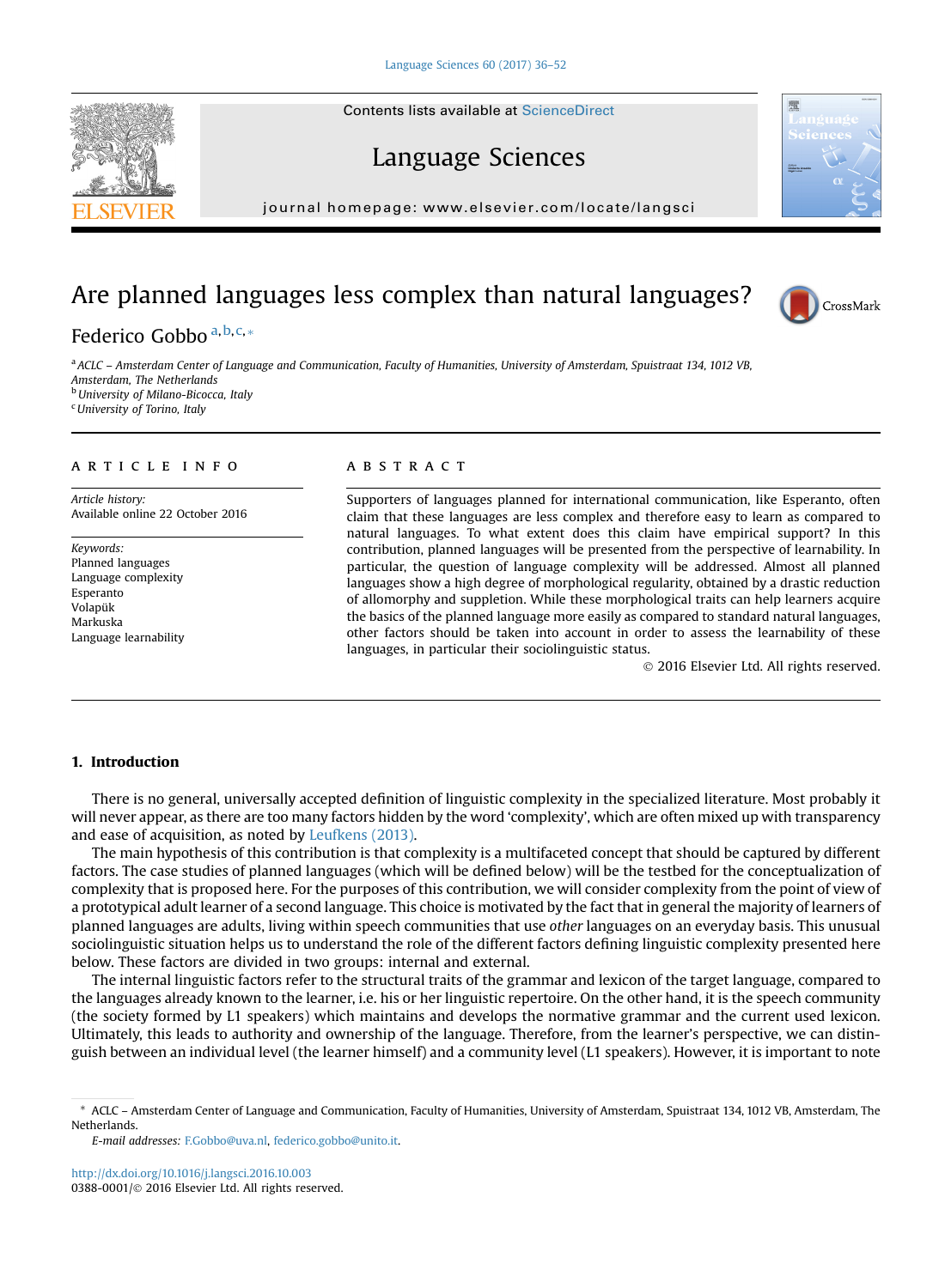that external factors also play a decisive role in assessing the level of linguistic complexity of a specific learning context. In fact, on the community level the external linguistic factors refer to the sociolinguistic profile of the target language, and they are beyond the control of the second-language learners. For instance, key community-level external factors include native speakers' attitudes toward the second-language learners. We can divide these external factors according to the setting in which the language is learned. In particular, it is important to take into account the presence and level of activism on the part of educational or training institutions in offering formal second-language learning – generally structured in terms of learning objectives, learning time and learning support, which normally leads to certification. On the other hand, sometimes nonformal learning resources, which are still structured but typically do not lead to certification, play a substantial role, such as through courses for the target language freely available on the web. It is important to note that availability of supporting institutions is a luxury: in a world-wide perspective, only few languages have them.

There are also external factors strictly connected to the learner. At an individual level, there are motivations and goals in second language-learning and the qualitative and quantitative exposure of the learner to the target language. Acquisition can also happen in informal setting, leading to non-structured language learning, such as during everyday activities related to work, family or leisure. [Fig. 1](#page-3-0) shows the classification of the factors in assessing the linguistic complexity of second-language learning from the point of view of a prototypical adult learner.

In this contribution, we deal mainly with internal linguistic factors, in particular the degree of regularity in morphological paradigms. Morphology is of particular interest in studying planned languages. In fact, proposers and supporters of planned languages often claim that morphological regularity is a decisive factor for language learnability, speeding up the whole process. On the other hand, we will also refer to the sociolinguistics of planned languages, i.e. all the external linguistic factors that concur to facilitate – or not – adult second-language learners.

We define morphological regularity on the basis of the quantity and productivity of morphological paradigms. In particular, we will delve into the derivational morphology that leads to a change in grammatical category. Following the work by [Tesnière \(1965, 2015\)](#page-17-0), a transfer occurs, for instance, when a derivational morpheme transforms the verbal character to a nominal one, as in the case of the English suffix -ation, of Latin origin, attached to verbs: explore/exploration; quote/quotation, and so on.

Having more than one morpheme in order to fulfil a particular grammar character transfer is an index of morphological complexity. For example, an English L1 speaker learning Italian will quickly realize that there are three verbal paradigms, according to the penultimate vowel of the infinitive: -are, -ere, -ire. Unfortunately for the learner, many frequently used verbs do not completely follow that paradigm. For instance, the verb andare ('to go') shows in the second person singular of the indicative present tense vai, which is a fossil of the Latin verb văděre. Instead, the learner could expect the form \*andi, which could exist if rules of the -are paradigm were followed.<sup>1</sup> Verbs like andare are normally presented to second-language learners as (morphologically) irregular, with respect to the three most productive paradigms. Similar examples can be found in nominal paradigms.

As we will see in the following discussion, language planners generally consider these phenomena that normally occur in natural language to be a source of morphological complexity, and therefore they try to avoid them in planning a language ex novo. Besides irregularity in paradigms, there are two other sources of said morphological complexity: allomorphy and suppletion. Allomorphy is found when a single morpheme is realized as two or more different morphs: for example, in English the morpheme that indicates negation when applied to adjective can be rendered at least by the morph in- (see the pairs correct/incorrect, efficient/inefficient), im- (e.g. possible/impossible, mature/immature), un- (e.g. clear/unclear, academic/ unacademic) and a- (e.g. typical/atypical, systematic/asystematic). Sometimes very subtle differences arise in applying all of them: compare, for example, *moral with immoral*, *unmoral* and *amoral*. The last source of morphological complexity relies on suppletion, typically when a change in grammatical category occurs. In English, for example, the default corresponding adjective of mouthy is oral, not mouthy (which is a specialized adjective). The phenomenon that leads to this kind of 'errors', typical of child acquisition, is usually called 'overgeneralization'. For example, when English-speaking children apply the morphological rule of the plural in general, without considering the lexeme involved, they would say foots instead of 'feet' or mouses instead of 'mice'. Similarly, this can happen for verbal paradigm: goed instead of 'went'. These errors can be interpreted as simplification of morphological forms through the production of regularized forms that are not acceptable by the adult's normative variety, even if these ungrammatical forms are often more transparent and therefore completely understandable from the point of view of an adult native speaker. Considerations of transparency, simplicity and regularity are the starting point in the construction of planned languages.

#### 2. Natural languages and planned languages

All natural languages are based on the historical priority of speech – or signing, in the case of Deaf communities – over writing. [Lyons \(1981:](#page-16-0) 12-13) observes that "[although] no human society [has been] known to exist or to have existed at any time in the past without capacity of speech [...] the vast majority of societies have, until recently, been either totally or very largely illiterate". On the other hand, languages can be invented for specific purposes by human groups. The invention of languages is old perhaps as human history, but traditionally it was difficult to keep track of them, because in general they

 $1$  The  $*$  andi form does survive, in the fixed compound andirivieni 'to go back and forth'.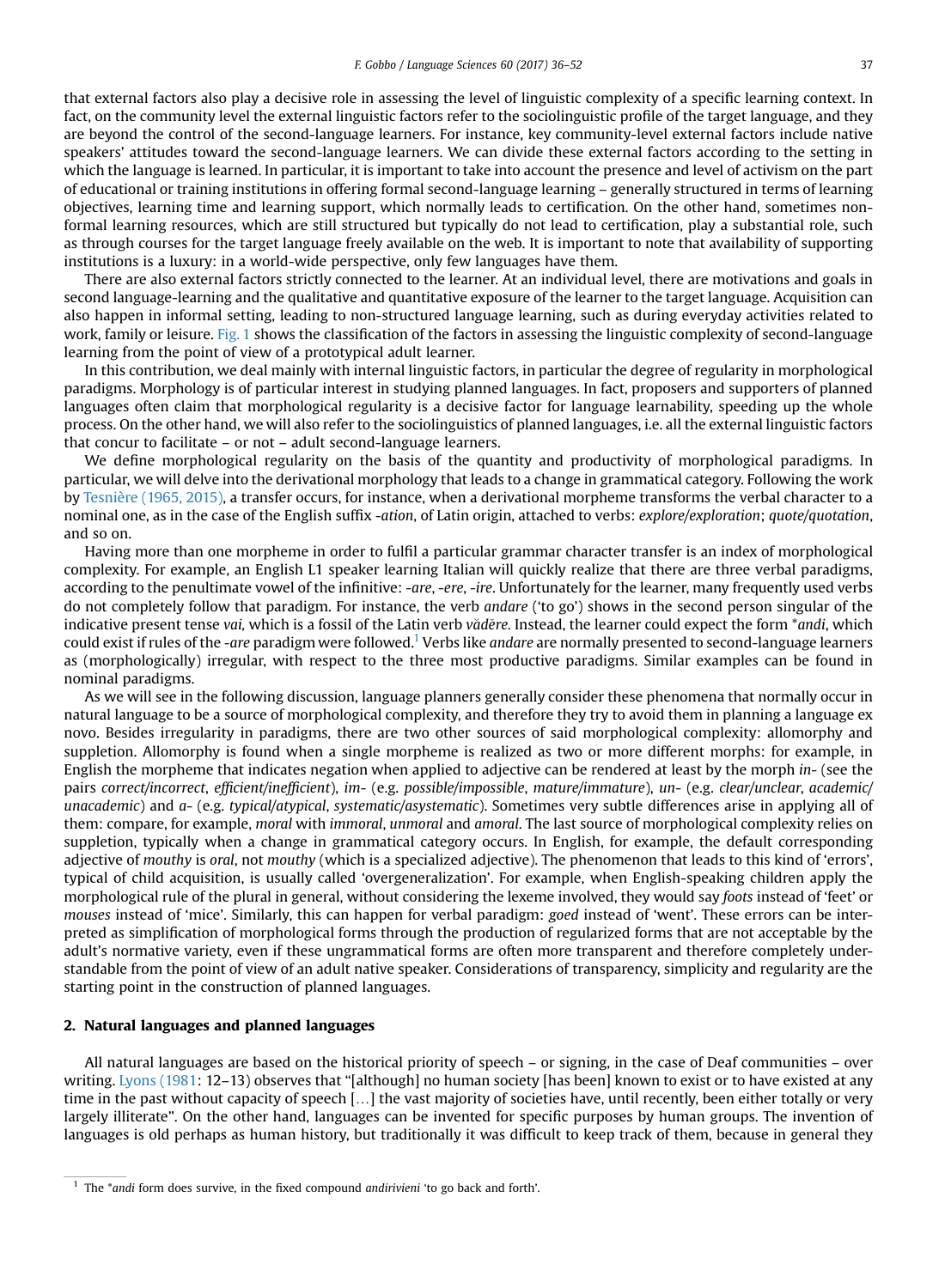<span id="page-3-0"></span>

Fig. 1. Factors assessing the linguistic complexity of learning a second-language.

were intended only for in-group communication, and were rarely written. We know at least one case, Bâl-A I-Balan, a language planned for religious purposes, in an Islamic context [\(Bausani, 1954\)](#page-15-0). However, the vast majority of planned languages known in the relevant literature in interlinguistics come from the European context, especially in the 19th and 20th century. Unlike natural languages, planned languages are by definition based on the priority of writing over speech: they violate the priority of the spoken language over writing, one of the fundamental properties of natural languages, according to theoretical linguistics ([Lyons, 1981,](#page-16-0) Section 4.2.1).<sup>2</sup> In fact, a planned language is initially designed from scratch in a written form by a single person. Then, after publication, the language project may subsequently be adopted by supporters through a community of practice. When committees were formed to plan a language, much debate always arose ([Garvía, 2015](#page-16-0)), and in order to obtain a stable language core it is one single person who eventually has the last word in deciding the form of the language, i.e. phonetics, morphology, syntax and the fundamental lexicon. In the rest of this paper, the term 'language planner' refers to a person playing this role.

The purposes in writing a text – along with a grammar, in many cases – in a new planned language are various. Unlike the case of natural languages, there is a high degree of control of the internal linguistic factors by the language planner, while the most important external factor lies in the motivation of the learner. In fact, most planned languages do not have public support or even a speech community in order to set a context able to reinforce the acquisition of the language. Nevertheless, some interesting remarks can be made, because of the nature of planned languages as a distinct category in linguistics.

The literature on planned languages is abundant and diverse, written in many languages and quite often outside of the usual peer-review system ([Blanke, 2003](#page-15-0)), but in comparison to natural languages there are only few specific studies addressing the complexity of planned languages from the point of view of learnability. For instance, [Jansen \(2012\)](#page-16-0) addresses the problems of learning the reflexive pronouns in Esperanto. In his review of the doctoral dissertation of [Heil \(1999\)](#page-16-0), who compares the grammar reduction in French-based creoles and planned languages, [Haitao \(2001\)](#page-16-0) rightly points out that more comparative work in this field is needed, and on a more solid basis. For 'grammar reduction', authors generally refer to the fact that planned languages show evident patterns of regularity in word formation, compared to natural languages, with few allomorphs, if any. For example, in English the plural of nouns is realized with various allomorphs (cat/cat-s, fox/fox-es, etc) while in Volapük, the first planned language with a community of supporters (see Section [4](#page-8-0) below), there is only one form (vol/vol-s, pük/pük-s, 'world/worlds', 'language/languages'), i.e. there is no allomorphy. Under the assumption that a language with less allomorphy is less complex, we conclude that Volapük is morphologically less complex than English.

An important problem in such a comparison lies in the specificity of planned languages from a sociolinguistic point of view. Language architects can be traced in the development of many natural languages, such as Pompeu Fabra in the case of Modern Catalan ([Costa Carreras, 2009](#page-15-0)), or Alessandro Manzoni in the case of Italian [\(Gensini, 1993\)](#page-16-0). Pompeu Fabra and Alessandro Manzoni reshaped existing languages, which are alive thanks to a speech community that is actively involved in maintaining and promoting them. In other words, without a speech community, no language planning is possible. This process of reshaping is called 'Ausbauization' by [Tosco \(2011\)](#page-17-0), from the classic term 'Ausbau' introduced by [Kloss \(1967\)](#page-16-0). The case of planned languages differs exactly because there is no speech community when the language is launched. In other words, the work of a language planner is far more radical: existing languages are taken as the source of a new language according to his linguistic repertoire and the aims of the language project. Examples of such language planners are Ludwik Lejzer Zamenhof for Esperanto [\(Korzhenkov, 2010](#page-16-0)), Johann Martin Schleyer for Volapük [\(Haupenthal, 1982\)](#page-16-0) and Marc Okrand for Klingon [\(Okrand et al., 2011](#page-16-0)). In case of success, what is formed around the planned language is a community of practice, not a speech community in the classic sense. According to [Eckert \(2006\),](#page-15-0) a community of practice is a regular joint activity done over time by members who share a commitment in understanding the tenets of the activity itself. This perspective is

 $2$  The term 'planned language' here is used following the tradition of the literature in interlinguistics, i.e., the conscious effort of planning written languages, mainly for the purposes of human communication but not only. In this technical meaning, the term was coined by the lexicologist Eugen Wüster in German, Plansprachen [\(Blanke, 2008\)](#page-15-0).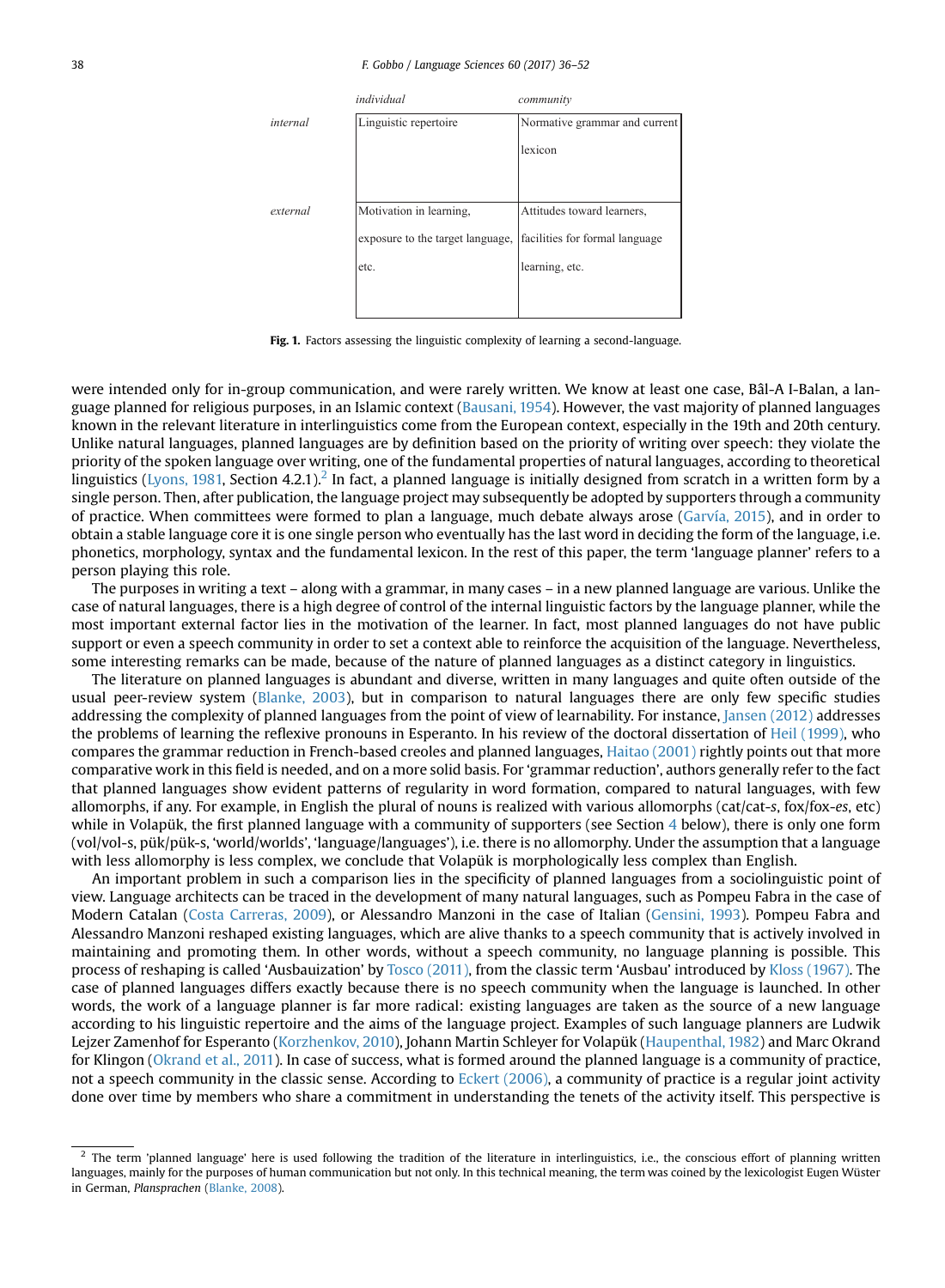different from the speech community, which is structured by fundamental social categories, such as class, age, territory and ethnicity. An important factor in joining a community of practice around a planned language relies exactly in this fact: people are accepted regardless of their social categories of belonging [\(Fettes, 2013](#page-16-0)).

It is important to note, that not all planned languages follow an idea of grammar reduction and in particular of morphological simplicity, i.e. reduction of complexity, obtained through regularity and productivity of the paradigms. This is obviously an option, but it depends on the aims of the language planner. [Alessandro Bausani \(1974, 1970\)](#page-15-0) was the first to notice that planned languages can be invented for different purposes. In fact, International Auxiliary Languages (IALs) are languages planned for international communication among native speakers of different origins (see next section for details). On the other hand, other languages are planned for literary and artistic needs. IALs are public by definition: the language planner launches his project through the publication of original and translated texts explained through a prescriptive grammar directed to adult learners, and a multilingual dictionary. On the other hands, many languages planned for other purposes are secret. In other words, in modern times some texts are produced to be used exclusively for communication within a certain group, only for the initiates, without the publication of an explicit grammar and dictionary – like traditional language invention such as the case of Bâl-A I-Balan already mentioned above. The ultimate goal of the planned language is important. Secret languages present different characteristics compared to IALs like Esperanto or Volapük: in order to preserve their secrecy, they often show morphological irregularities, in order not to be decrypted by the casual reader. As a consequence, secret languages do not necessarily show grammar reduction and morphological simplicity.

[Gobbo \(2008, 2009\)](#page-16-0) further elaborates on Bausani's observation, giving a taxonomy of planned languages on two axes. Here, an update of that taxonomy is offered after [Gobbo \(2014a\),](#page-16-0) with more planned languages put under scrutiny (see Fig. 2). The first axis represents the choice between secrecy and publicity, in other terms, between esoterism and exoterism: is the planned language secret or public? The second axis reports the purposes, with a distinctive focus on non-ethnic international communication, i.e. auxiliarity: if auxiliarity is the main purpose for the language, in other words if the language is planned for communicative, that language will be a IAL. IALs form a distinctive group. If auxiliarity is beyond scope, languages can be planned for many purposes, e.g.: fictional, literary, artistic or religious. While auxiliary languages can only be public – it makes no sense to have a secret auxiliary language – non-auxiliary languages can be secret or public (esoteric/exoteric axis). A language is secret if only texts or oral discourses are offered, without the publication of a grammar and a vocabulary of the language itself. In the last decades, Hollywood movie and TV-series producers have paid professional linguists to plan languages that appear in the plot and increase the believability of the fictional, diegetic world of reference. We will refer to them collectively as Hollywood languages (see below for details). They form a distinctive group.

In the next sections, the most important languages mentioned in Fig. 2 will be analysed (with the exception of Bâl-A I-Balan, already presented in [Bausani, 1974, 1970, 1954\)](#page-15-0), under the perspective of learnability and complexity from a theoretical point of view. Then, a review of the empirical experiments of the use of planned languages conducted with real-world learners of foreign languages will be given.

#### 3. Publicity above all: the International Auxiliary Languages

The most important group of planned languages is the group of International Auxiliary Languages (IALs), a term in vogue in the first half of the 20th century to describe all languages planned for the purpose of international communication on an ethical basis, not bound to a specific ethnicity – 'neutral', to use the term of that time [\(Large, 1985](#page-16-0)). 'Neutrality' in this context means that the IAL does not give any special advantage to one speaker over another, because it is nobody's mother tongue. However, this claim is not valid in all cases, as an IAL is based on one or more carefully selected natural languages. In other



Fig. 2. A taxonomy of planned languages.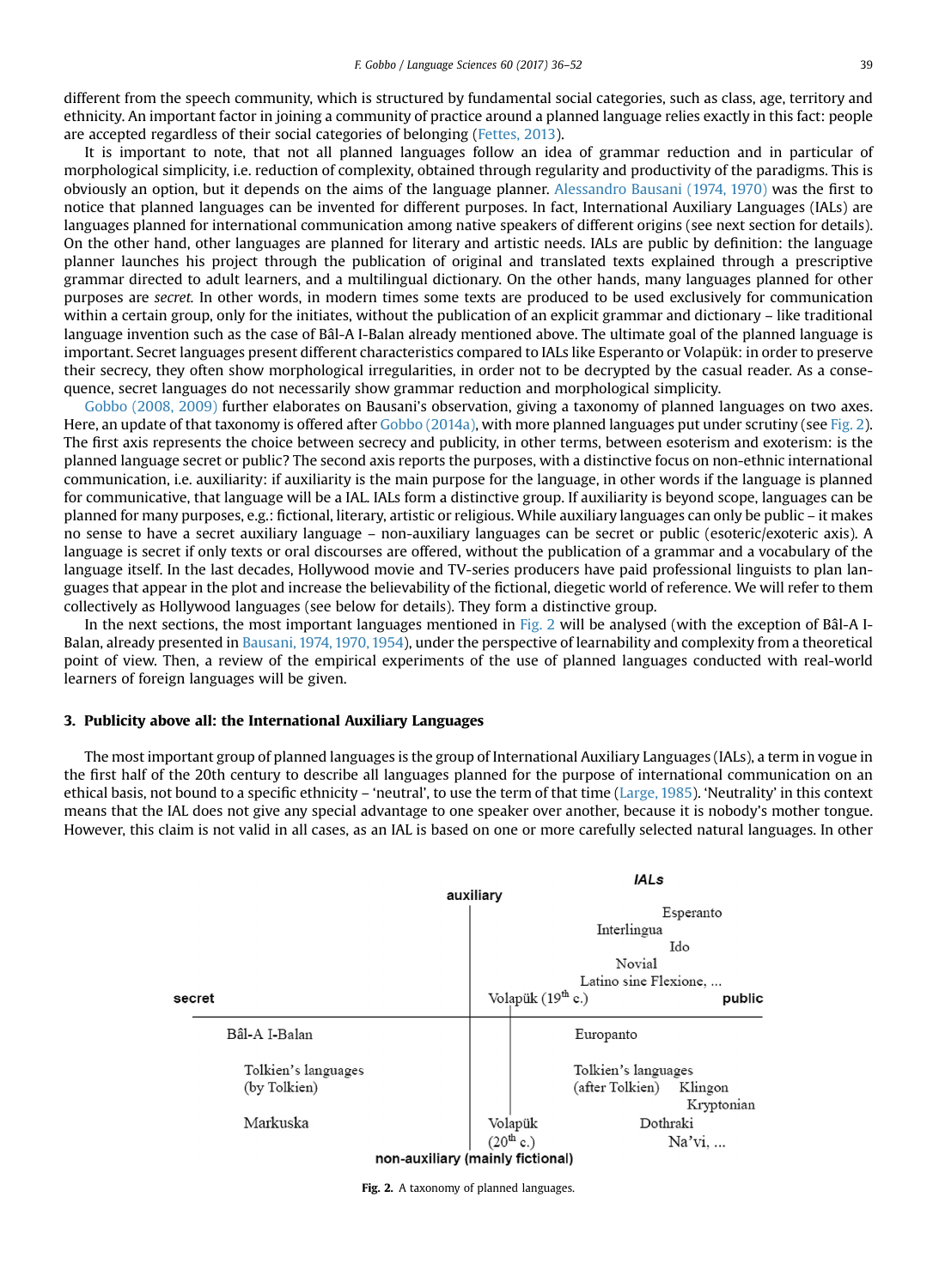words, learners who already know the selection of natural languages used as sources for the IAL will have a certain degree of advantage as compared to learners who do not know them.

The case of Latino sine Flexione is exemplary for these different degrees of advantage. This IAL was planned by the Turinese mathematician Giuseppe Peano (1858–1932) after the publication of the unpublished works of Gottfried Wilhelm Leibniz by the philosopher and mathematician [Louis Couturat \(1903\),](#page-15-0) where a project of reforming Latin for scientific, written purposes was illustrated by Leibniz. Peano, who was already famous for the axiomatization of arithmetic (the so-called Peano axioms), decided to do in practice what Leibniz had only dreamt of. He explicitly started from considerations of learnability. The difficulty in acquiring foreign languages – according to Peano – lies in two aspects: the intricacies of grammar (in modern linguistic terms: morphology and syntax) and the memorization of the lexicon. In the early days of the 20th century, a good knowledge of Latin for educated people, and scholars in particular, was common. Peano's goal was to circumvent the problem of grammar learning through the elimination of inflection – hence the name Latino sine Flexione, meaning 'Latin without Inflection'. In his mind, users of this language did not need to memorize the lexicon, as they could rely on their knowledge of Latin.

Obviously, these choices gave a spectacular advantage to people who already knew Latin. Peano did not care about this aspect, as his target was cultivated people, scholars and scientists of his time. But knowing Latin turned out not to be enough. In practice, Peano did not accept just any Latin words, but only those words that, in a form or another, had survived in major European languages. For example, 'river' became fluvius instead of flumen, 'horse' became caballus instead of equus, 'and' will be et instead of atque, 'but' became sed instead of autem, and so on, as already noted by [Guérard \(1921](#page-16-0): 165). In short, Peano compared the lexicons of different European languages, mainly the Romance ones, in order to find the "living" forms of Latin. From those forms, he could build the dictionary of Latino sine Flexione, with specific attention to the mathematical terms, mathematicians being the first users of the language ([Gobbo, 2010\)](#page-16-0).

After Peano reduced Latin grammar to inflexible roots, Peano claims that toto grammatica latino evanesce, "all Latin grammar evaporates", as if grammar consisted solely of inflection! This is of course not the case: every language has a grammar (i.e. as system of combining words into phrases which are further combined into sentences), and Latino sine Flexione is no exception. What happens in practice is that many traits, in particular word order, are borrowed from Italian, as this short fragment can attest [\(Peano, 1909](#page-16-0): 1). The translations in Italian and English are provided immediately below:

| Jam |              |  |  | numeroso auctore scribe in forma intelligibile post pauco studio.  |  |  |
|-----|--------------|--|--|--------------------------------------------------------------------|--|--|
| già |              |  |  | numerosi autori scrivono in forma intelleggibile dopo poco studio. |  |  |
|     | already many |  |  | authors write in form intelligible after little study.             |  |  |

While Latino sine Flexione circumvents inflection, it nonetheless fails to achieve a consistent result of real simplification. How to choose between vive and vita for 'life', in Latino sine Flexione, according to the simplification rules? Or between permitt and permiss for 'permission'? Couturat, himself being the main promoter of Ido, already pointed out this problem in a letter to Peano [\(Luciano and Roero, 2005](#page-16-0): 64).

The claims of neutrality should also be carefully reconsidered: on the one hand, it is true that Latin and therefore Peano's creation were ethnically neutral because – in Peano's time – there had not been any native speakers of Latin for centuries. On the other hand, Italians and more generally speakers of Romance languages were indubitably in a better position than any others in using Latino sine Flexione.

However, in the panorama of IALs, Latino sine Flexione is quite an exception: most of them are based on many source languages, not just one. [Lindstedt \(2009\)](#page-16-0) rightly argues that they can be considered contact languages, even though they are the creation of single language.

In his analysis of Esperanto, [Lindstedt \(2009\)](#page-16-0) notes that the lexicon is mainly borrowed from Western European languages, in particular Latin and Romance languages, (libro, 'book'; pluvi, 'to rain'; akvo, 'water'; tamen, 'nevertheless'; kvankam, 'although') with a special role played by French (kajero, 'notebook'; krajono, 'pencil'; trudi, 'to impose'). The presence of Germanic elements is also relevant, in particular from German and English (vorto, 'word' but also Wort; specifically from English, rivero, 'river'; specifically from German, knabo, 'boy'). Sometimes the source can be also identified in Yiddish form of the word (fajro, 'fire', hejmo, 'home'), though this is highly debated in the literature [\(Kiselman, 1982](#page-16-0)). Finally, few words are borrowed from Russian (pravi, 'to be right'; vosto, 'tail'; krom, 'besides') and Polish (groŝo, 'penny'; klopodo, 'trouble, difficulty'; pilko, 'ball'). The linguistic repertoire of the learner highly influences the effort to learn the Esperanto lexicon: a monolingual French native speaker will quickly recognize a lot of roots, while a monolingual Chinese native speaker will have to learn all of them. Multilingual learners having Western European languages in their repertoire (in particular French, German, English, and Latin) will find the lexicon of Esperanto quite familiar, with a possible positive impact on motivation in learning.

It is worth noting that Zamenhof, the planner of Esperanto, had some command of all these languages. If we turn our attention to the structural parts of the language, the equilibrium between Western and Eastern European languages is reversed: the particle  $\hat{c}u$  for polar questions comes from the Polish czy, and the fact that the adverbs of manner are placed before the main verb is clearly a Slavic feature. For these reasons, [Lindstedt \(2009\)](#page-16-0) argues that Esperanto is Western European with respect to the lexicon and Eastern European (and Jewish) with respect to its structure.

The idea behind contact planned languages for international communication like Esperanto is to emphasize the similarities between the different source languages. In this way, any learner can find something familiar when approaching the language, and on the other hand can learn traits that belong to other languages the learner is not (yet) familiar with. This emphasis on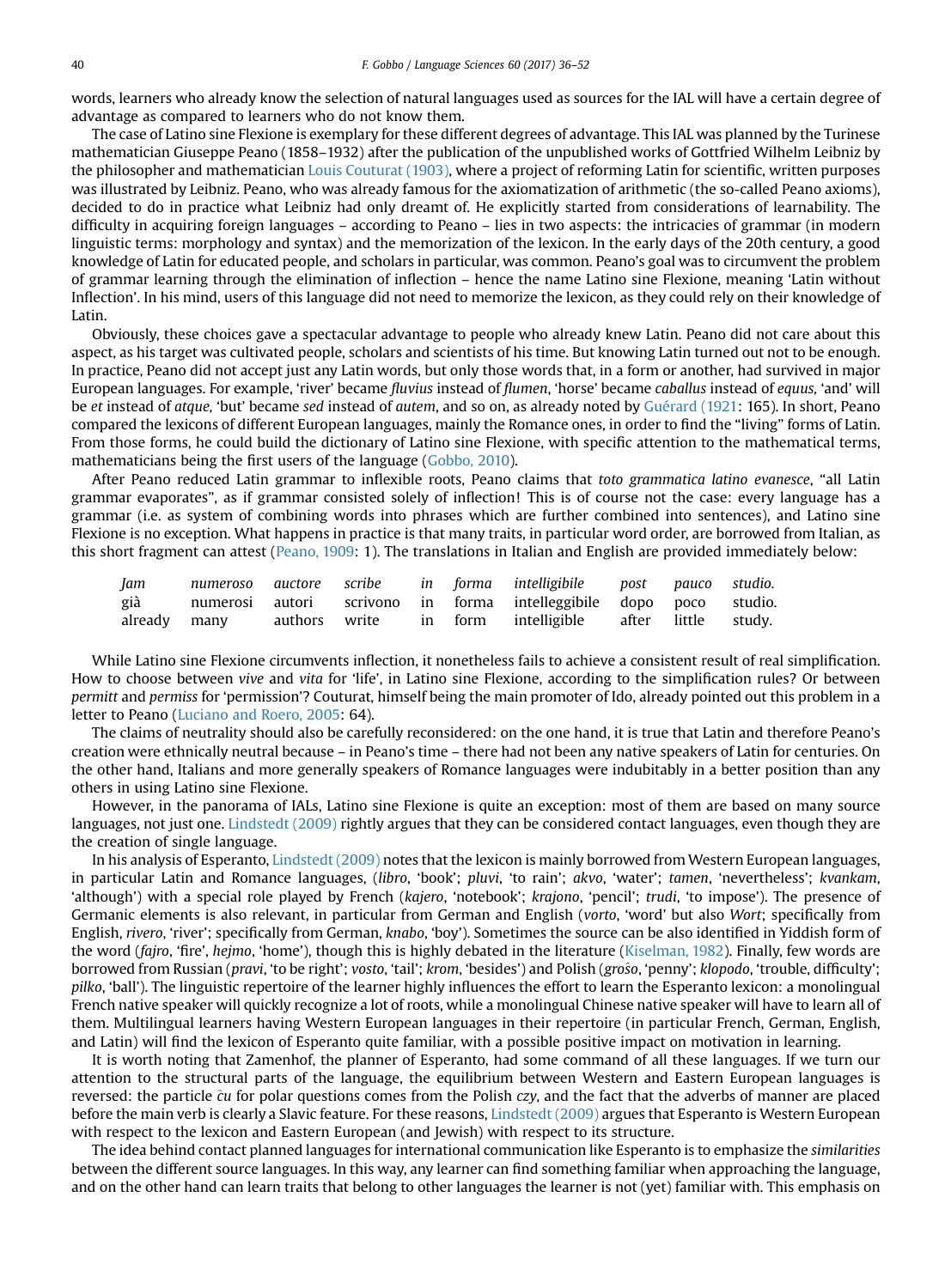similarities between geographically related languages leads us to the concept of Einbau introduced by [Fishman \(2008\)](#page-16-0) as the opposite of Ausbau. In Europe, cases of "Einbauization", i.e. processes that move two language varieties towards a common form, or to avoid two varieties splitting into two different languages, are rare: an example is Flemish and Dutch with respect to literacy, guaranteed by the Nederlandse Taalunie, the Dutch Language Union.

I argue that the planning efforts behind IALs are moved by the same desire of "Einbauness" with respect to international communication. When a native speaker of X-ish meets a native of Y-ish, they will build a shared space of communication which is 'third' between the X-ish and the Y-ish culture, especially if they use a third language, i.e. neither X-ish nor Y-ish. [Fiedler \(2011\)](#page-16-0) illustrates this idea of "third space" in relation to the uses of English as a lingua franca, with some interesting remarks in comparison with Esperanto. The most striking difference between the use of English among non-natives and Esperanto and other IALs lies in the duration of the third space. In fact, while in the case of non-native English it does not last beyond the immediate communicative situation, in the case of Esperanto it forms the cultural basis that sustains the community of practice behind the planned language since the beginning.

This is one of the fundamental ideas behind the Artificial Language Movement [\(Large, 1985\)](#page-16-0). This Movement was formed by the communities of practice behind 'classic' IALs, i.e. since the launch of Esperanto (1887) until the launch of IALA's Interlingua (1951), the last serious competitor of Zamenhof's creation. All the members of the Artificial Language Movement have the idea that a contact language facilitates the construction of this third space – which is ethnically neutral – because the various actors of the communication process have something in common to share. From the point of view of learners, a contact language is not necessarily easy to learn, even if it shows a high degree of morphological regularity, as in the case of most IALs. In fact, learners of a second-language have to compare linguistic features at any level (phonological, morphological, syntactic, and lexical) to the languages that they already know.

The linguistic repertoire of the learner is a crucial internal individual linguistic factor. In the case of a contact language, it is quite likely that learners will compare the features of the IAL with their own linguistic repertoire. This comparison is more complex compared to non-contact IALs such as Latino sine Flexione, because the target language shows features of different languages at the same time. For instance, the impersonal pronoun oni in Esperanto is borrowed from the French on, but its use approximately corresponds to the German man. Unlike speakers of French and German, an English-speaking learner of Esperanto should learn how to use the pronoun oni correctly without any direct reference to English. On the other hand, it could be argued that the familiarity French and German speakers have with the pronoun oni compensates the complexity of the comparison.

Language planners of that time (1887–1951) were aware of the role played by the linguistic repertoire, so they carefully chose the source languages from which structural features and the vocabulary should be borrowed. Interestingly, all IALs proposed after Esperanto downplayed the role of Eastern European languages in favour of Western European ones. On the other hand, they had to confront themselves to the fact that Esperanto succeeded in forming a living community of practice, at least since the year 1905 [\(Forster, 1982](#page-16-0)). This means that, besides natural languages, in many cases these languages have Esperanto as one of the source languages, or at least some features were considered good enough to be incorporated in the new language project. After the First World War, many supporters of IALs competing against Esperanto were ex-Esperantists, who believed that the failure of Esperanto being recognized officially as an international language lay in the structural 'defects' of the language, rather than in extra-linguistic factors, above all political ([Large, 1985](#page-16-0)).

All competitors of Esperanto followed the dream of "immediate readability", which means the ability of reading a text written in the IAL without any previous study. This concept, often used in the interlinguistic literature of the time, is bound to the internal linguistic factor of the learner: if the learner has already acquired a reasonable level of proficiency in the languages used as a source by the language planner, evidently it would be straightforward to read a text in that language. It should be noted that the competitors of Esperanto were mainly directed to educated people in Europe: between the two World Wars a reading competence in Latin, French, German, and English was normal among scholars, academicians, and scientists. Nonetheless, scientific communication was far from easy, because new scientific languages were emerging, in particular Russian (see Gordin, 2015). As an example, let us take the statement by [Guérard \(1921](#page-16-0): 260), himself being a modern humanist, who compared different IALs of that time. He concludes that: "a reading knowledge of Esperanto or Ido is a matter of a few hours: for any educated European, a reading knowledge of Interlingua or Romanal is a question of a few minutes." But reading is only one of the four proficiencies a learner should have in order to master a language, the others being listening, speaking, and writing. Furthermore, reading is a passive proficiency, while an IAL should prove itself as a means of production. In other words, users should not only be able to read texts but also to write and to speak without too much effort. The difference between languages like Esperanto and Ido vis-à-vis Interlingua and Romanal is the fact that the latter reduce considerably the linguistic source to the Romance language league (Sprachbund), with a special additional consideration of English. In order to obtain this result, the morphological complexity of this Romance-like IALs is considerably higher compared to schematic languages like Esperanto and Ido. Let me explain this point using a comparative text written in that period.

In 1931, especially because of the engagement of Otto Jespersen, the research of the most convenient form of an IAL was on the agenda of the Second International Congress of Linguistics, held in Geneva. Besides Jespersen, linguists like Edward Sapir and William Edward Collinson took up the debate ([Juul et al. 1995\)](#page-16-0). The following text [\(Berger, 1992](#page-15-0)) is the translation in Interlingua of an article originally written in Latino sine Flexione by [Szilágyi \(1931\)](#page-17-0). The translator, Ric Berger, has been a prominent supporter of Interlingua. Further translations in English, Esperanto and Italian are my own. Readers are invited to compare the different versions, that show how much Interlingua is close to English and Romance languages such as Italian, much more than Esperanto.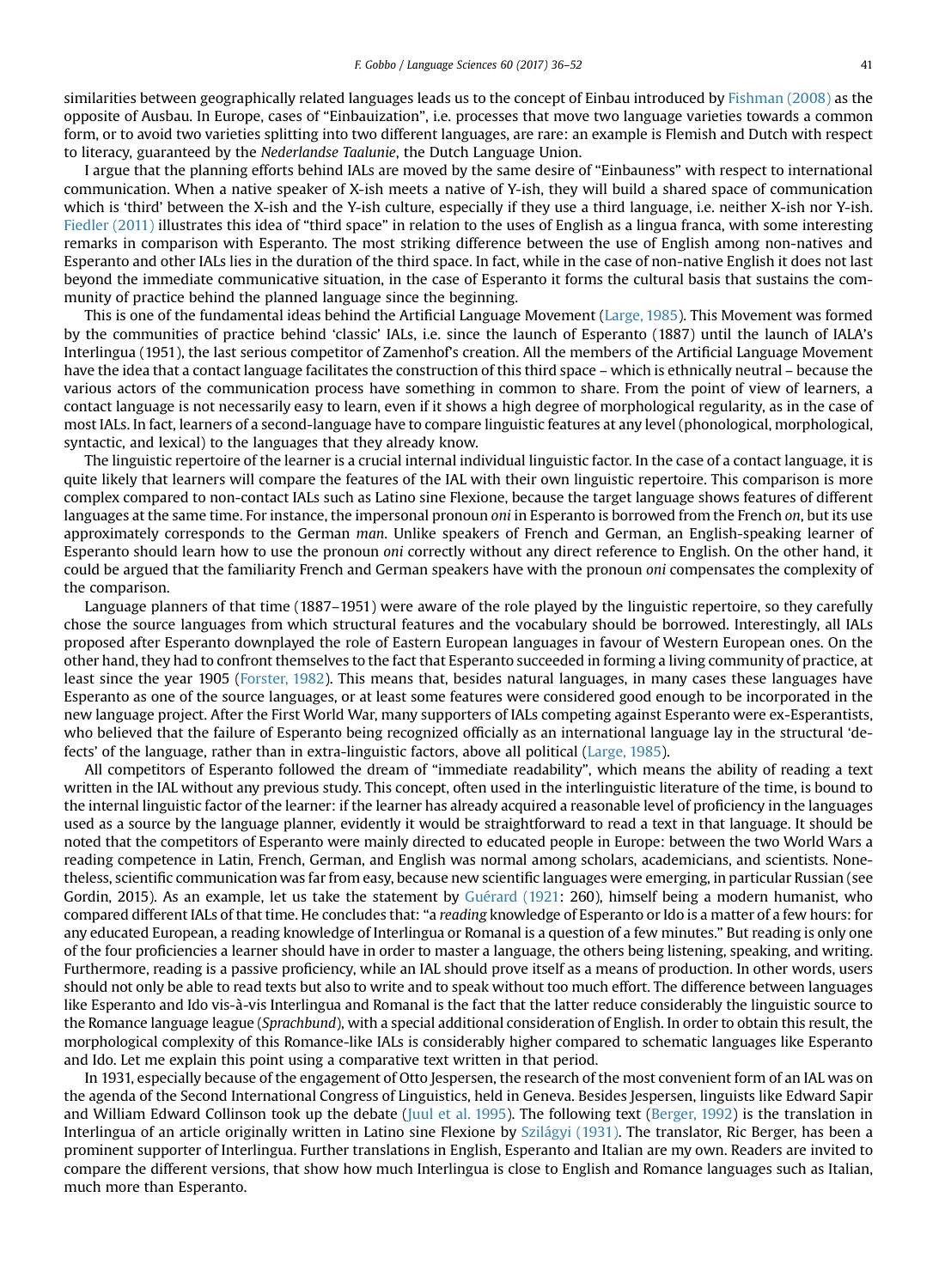Interlingua: Del puncto de vista del Sociologia, es a observar que le vita in un gruppo interlinguiste presenta exemplos classic pro le studio de gruppos organisate. Hic nos vole dar alicun indicationes a iste thema. Volapuek, le adherentes del qual forma un secta satis fanatic debe perir pro le persona troppo sever de su ductor. Le character de clemente patre de su autor rende possibile pro Esperanto de superviver un 'reforma'; e iste ultime presenta imagines characteristic de omne reformationes, concipite secundo schemas de insurrection contra le patre. Cetero, apud Esperanto, nos pote sequer optimemente le analogia con un movimento religiose; e on observa etiam le genese de un ritual, ceremonial e, usque a un certe grado, de mytho. Altere systemas de Interlingua, benque proviste de perfecte motivationes rationalistic, debe perir a causa del impaternal persona ducente, e pro particularitate de ultra-individualistic adherentes qui non pote identificar se in modo sufficiente, con le ductor.

English: From a sociological point of view, we should observe that the life of an interlinguistic group presents classic examples for the study of organized groups. We want to offer some specifics on this topic. In the case of Volapük, the supporters formed a fanatic sect that should perish due to the leader's overly severe personality. The characteristics of a good father of the author of Esperanto enables the language to survive a 'reform'; and this reform presents the features typical of all reforms, conceived according to the schema of insurrection against the father. Furthermore, in the case of Esperanto, the analogy with a religious movement can be adopted; and we also observe the birth of ritual, ceremony, and, until a certain degree, a myth. Other interlinguistic systems, even if provided by perfect rationalistic motivations, should perish because of the non-paternal attitudes of the leaders, and in particular of the hyper-individualistic followers who cannot identify themselves enough with the leader.

Esperanto: El sociologia vidpunkto, oni povas noti, ke la vivo de interlingvistika grupo prezentas klasikajn ekzemplojn por la studo de la organizitaj grupoj. Tie ĉi oni volas doni kelkajn indikojn pri tiu ĉi temo. Volapuko, kies subtenantoj formas fanatikan sekton, devas perei pro la troa severeco de la gvidanto. La karaktero de bona patro de la aŭtoro de Esperanto ebligis al la lingvo pluvivi 'reformon'; tiu ĉi lasta prezentas la tipajn karakterojn de ĉiuj reformoj, t.e. skemo de insurekto kontraŭ la patro. Cetere, koncerne Esperanton, oni povas optimume sekvi la analogion kun religia movado; kaj oni observas eĉ la naskiĝon de ritaro, ceremoniaro, kaj, ĝis certa grado, de mito. Aliaj interlingvaj sistemoj, kvankam ili estas plenaj da perfekte raciaj kialoj, devas perei pro la nepatrema konduto de la gvidanto, kaj aparte pro la krom-individualismemo de la subtenantoj kiuj ne povas sufi^ce sin identigi kun la gvidanto.

Italian: Dal punto di vista della sociologia, va osservato che la vita di un gruppo interlinguistico presenta un esempio classico per lo studio dei gruppi organizzati. Qui si intende fornire alcune indicazioni su questo tema. Il volapük, i cui aderenti formavano una setta fanatica, dovette perire per l'eccessiva severità del suo leader. Il carattere di padre clemente del suo autore ha reso possibile all'esperanto di sopravvivere una 'riforma'; e quest'ultima presenta i tratti caratteristici di ogni riforma, concepita secondo gli schemi dell'insurrezione contro il padre. Tra l'altro, a proposito dell'esperanto, possiamo seguire ottimamente l'analogia con un movimento religioso; e possiamo osservare anche la genesi di rituali, cerimoniali, e, fino a un certo punto, del mito. Gli altri sistemi di interlingue, benché provvisti di perfette motivazioni razionali, sono destinati a perire a causa dell'atteggiamento poco paterno della loro guida, e in particolare per via degli aderenti ultra-individualisti che non possono identificarsi in maniera sufficiente con la guida stessa.

It is clear that Interlingua is quite similar to Italian, while Esperanto shows non-Romance traits, for example in the word formation – compare for instance puncto de vista with vidpunkto for 'viewpoint'. For sure, the Esperanto text is not readable for an English speaker, unless there is some previous exposure or study of Esperanto, while the Interlingua text is to a certain extent readable by an Italian without any previous knowledge of Interlingua.

On the other hand, this shift towards the Romance prototype comes at a price. First, it gives a considerable advantage to learners having a Romance language as their first language. Second, in order to achieve this goal, the morphological structure is less regular and therefore more complex, because it is forced to introduce allomorphy so as to mimic the source languages. For example, in Interlingua there are three infinitive endings (cre-ar 'to create', leg-er 'to read', dorm-ir, 'to sleep') while in Esperanto there is only one (kre-i, leg-i, dorm-i). Interlingua forces all learners of non-Romance languages to learn which paradigm is correct. Furthermore, some irregularities were introduced so that the language would not appear "too artificial", as in the case of the series of positive – comparative – superlative adjectives. Compare the examples below with Esperanto, where there are no exceptions in the adjectival paradigm, regardless of the root used. Italian is also provided for comparison with a Romance language.

|             | positive | comparative | superlative  |
|-------------|----------|-------------|--------------|
| Interlingua | bon      | melior      | optime       |
| English     | good     | better      | best         |
| Esperanto   | bona     | pli bona    | la plej bona |
| Italian     | buono    | migliore    | ottimo       |

Morphological regularity is the main argument in favour of the 'easiness' in the acquisition of Esperanto. Interlingua to a large extent regularizes derivational morphology of Latinate origin, but it inserts some irregularities as well with a preference towards the English form whenever possible, as stated in the first grammar of the language ([Gode and Blair, 1951\)](#page-16-0): confusion,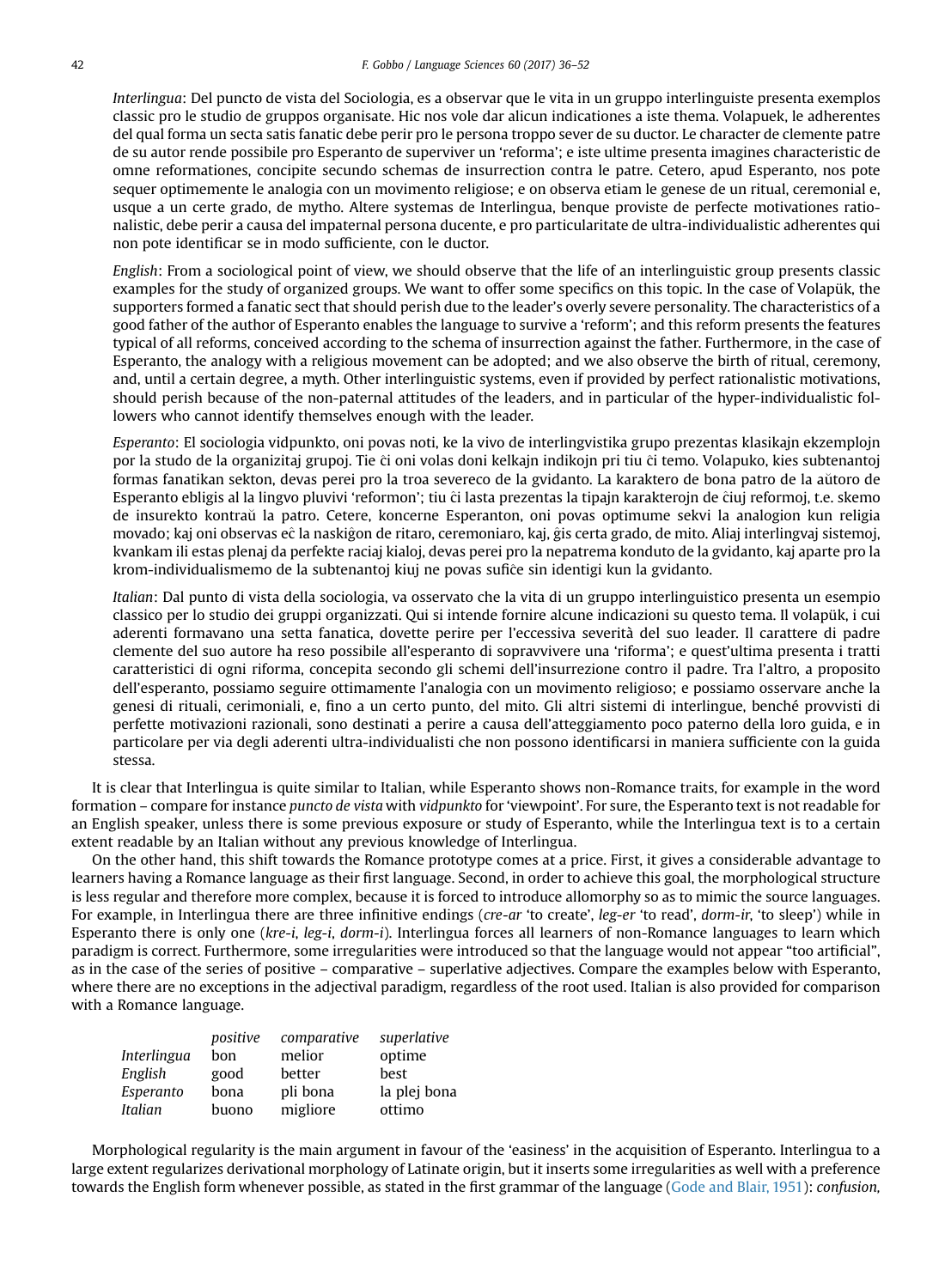<span id="page-8-0"></span>negation, devastation, exhibition, progression, are Interlingua words obtained from a verbal–nominal transfer (confunder, negar, devastar, exhibir, progressar are the corresponding verbs), and they are identical to English, and also to French ([Gode, 1951](#page-16-0)).

Esperanto has a morphological system which is original and debated by linguists and scholars from the point of view of lexicology in particular and word formation in general (at least [Jansen, 2013;](#page-16-0) [Duc Goninaz, 2009; Kiselman, 1991\)](#page-15-0). No particular language in the repertoire gives a special advantage to the learner in this respect, but this is compensated by the high degree of regularity in the morphological system. For example, Interlingua, like Italian, uses many derivational suffixes to derive an abstract noun from an adjective far more than in the case of English. In comparison, Esperanto uses only one.

| Interlingua          | Italiano            | English            | Esperanto                |
|----------------------|---------------------|--------------------|--------------------------|
| malad-e / malad-ia   | malat-o / malatt-ia | ill / ill-ness     | mal-san-a / mal-san-ec-o |
| ver / ver-itate      | ver-o / ver-ità     | true $/$ truth     | ver-a / ver-ec-o         |
| liber-e / liber-tate | liber-o / liber-tà  | free / free-dom    | liber-a / liber-ec-o     |
| frigid-e / frig-or   | gelid-o $/$ gel-o   | frost- $v /$ frost | frid-a / frid-ec-o       |
| alt-e / alt-itude    | alt-o / alt-ezza    | high / height      | alt-a / alt-ec-o         |

In the case of Esperanto, Zamenhof devised a set of affixes such that each of them should fulfil only one function, so that the vocabulary can be generated by the users via agglutination of the derivational morphemes. Of course, even the most strict language planner cannot decide in detail all the grammatical features of his creation, and how learners will use them, and Esperanto is no exception. It is the community of practice which acts as a collective self-regulator of the evolution and standardization of the language (Fiedler, 2006). Therefore, the actual use of the Esperanto suffixes slightly changed as the language acquired more and more users, thus suggesting a language change: for instance, 'to water the flowers' was akvi la florojn for the pioneers, while in modern Esperanto the expression would be akvumi la florojn, with the use of the suffix -um.

Beside these strictly linguistic structural aspects, there is also an external, sociolinguistic factor to be taken into account: fluent speakers often have an attitude towards Esperanto that is extremely positive, and this reinforces the belief that the language is 'easy to learn'. The community actively sustains this idea which is also part of the Esperanto identity. In practice, this attitude acts as a facilitator in the acquisition of the language, reducing its complexity on an external level. Fiedler notes in particular:

Thus the majority of Esperanto users do not consider the language to be foreign. Speakers report a degree of selfconfidence and comfort with the language that approaches native levels. This is due to Esperanto's almost unlimited adaptability, the consistency of its rules which enable its speakers to acquire perfect mastery over the language, and due to the fact that the language is applied without the constraints imposed by a native speaker (Fiedler, 2006: 86).

We can conclude that the regularity in the Esperanto morphology shows two traits that reinforce the belief that the language is easy to learn and henceforth makes the learner more confident, activating the process known in sociology as the Thomas theorem or self-fulfilling prophecy ([Merton, 1995\)](#page-16-0): first, on the internal level, the regularity of the morphology sustains the idea of simplicity; second, on the external level, the ideology behind the language contributes in spreading the idea that the language is nobody's foreign language – instead of everybody's foreign – and so that a native-like competence can be achieved without too much effort.

Both statements are highly questionable. On the internal level, the derivational system, even if agglutinative and regular, is far from being simple to master, as the amount of discussion on it proves (for a critical survey, see [Jansen, 2013](#page-16-0)). Second, on the external level, it is not clear what a native-like competence should mean in the case of Esperanto. In fact, the norm and standardization are defined by fluent speakers – prominent members inside the community of practice who are points of reference for the others – regardless of their age of language acquisition. In other words, early bilinguals of Esperanto have no special authority in the definition of the norm of the language – see [Lindstedt \(2016, 2010\)](#page-16-0) for an up-to-date reference on this topic. It can be said that Esperanto appears to be simpler than other languages in the eyes of most learners because of the low presence of allomorphy and a fairly regular system.

In conclusion, there is no universally acceptable optimal IAL. From the point of view of internal linguistics, the language planner must confront a dilemma between regularity and readability. In the first case, the planned language will have few elements and foster productivity, at the price of being considered unfamiliar and thus artificial to many. In the second case, it will mimic a particular set of natural languages, so as to be familiar to certain groups, to the expense of showing a lesser degree of productivity. This dilemma cannot be solved easily.

#### 4. The strange case of Volapük: from auxiliarity to fiction

A special case among the languages planned for auxiliary purposes is Volapük. This language was devised by a Roman Catholic German priest, Johann Martin Schleyer, in 1879, for international purposes ([Haupenthal, 1982\)](#page-16-0). It is the first planned language that succeeded to group around itself a substantial number of supporters. In the beginning, local clubs were founded in German-speaking countries, while Volapük started to spread in France and in English-speaking countries, notably the United States, thanks to the support of August Kerckhoffs, a cryptography expert.

While Schleyer thought that the language was given to him by God, Kerckhoffs underlined the practical utility for international communication: commerce, travel, diplomacy, science and education. According to most scholars, in 1889 the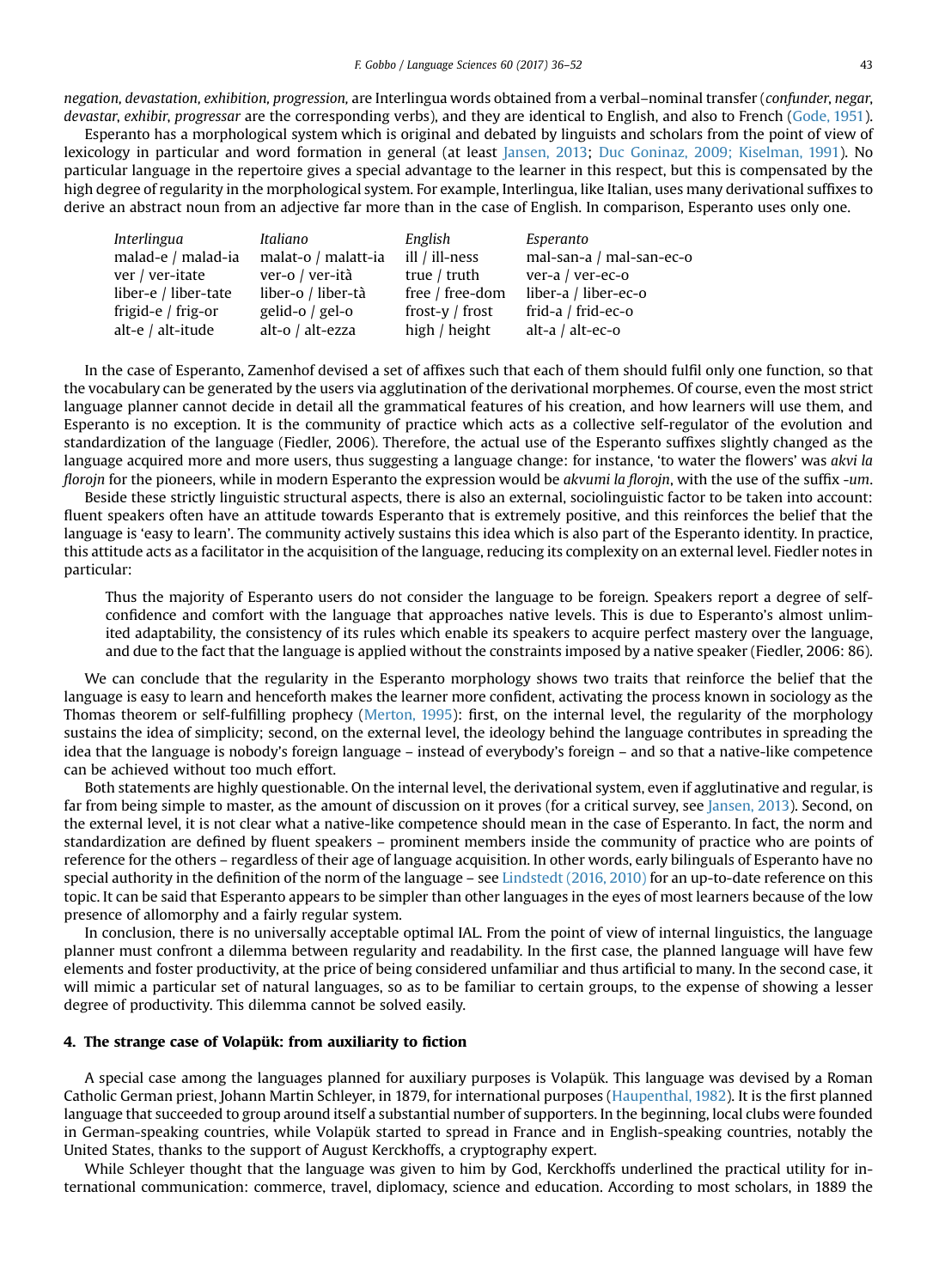language was at its zenith ([Garvía, 2015\)](#page-16-0). At that time, Volapük had more than two hundred clubs and three hundred manuals for learning the language. Furthermore, twenty periodicals were published on a regular basis.

However, this success was ephemeral: after the publication of Esperanto, in 1887, some clubs turned their attention to the new planned language, particularly the club in Nürnberg, which played an important role in the early days of the Esperanto Movement [\(Forster, 1982\)](#page-16-0). The Volapükist movement could not use the language consistently in oral practice during the congress in 1888, which was attended mainly by Germans and Swiss-Germans. This failure was perceived as a proof that a reform in the linguistic structure was needed. In particular, this was the position held by Kerckhoffs. In contrast, Schleyer maintained that the language was sacred, and therefore untouchable. This lead to a split in the movement and eventually to its extinction, at least in the form of an IAL – for more details, see [Garvía \(2015\)](#page-16-0).

Volapük was extremely regular in its morphology, even more so than Esperanto, and its structure was rich and complex: according to Karl Lentze's calculations reported by Kerckhoffs, from a single verbal root up to 504,440 verbal forms could be obtained through the combination of prefixes and suffixes. The emphasis is on the extreme productivity obtained by morphological regularity. For example, from the root slip ('a sleep') you can form slipön (infinitive: 'to sleep'), äslipof ('she slept'), or üslipol ('you will have slept', perfect future tense). However, morphological regularity does not necessarily imply overall simplicity in the system. Another problem is transparency: the roots are so different from the source languages (mainly German, English, and Latin) that no learner can recognize them at a first glance, regardless of the linguistic repertoire. For instance, the name of the language is a compound: vol ('world') a (genitive) and pük (literally 'speak', but meaning 'language' as in the German Sprache).

From the root pük, many words can be derived (Kerckhoffs, 1888). Here are some examples:

| pük-öf<br>eloquence | pük-öf-ik<br>eloguent | pük-öf-av<br>oratory | pük-öf-av-ik<br>pertaining to oratory |            |         |
|---------------------|-----------------------|----------------------|---------------------------------------|------------|---------|
| bi-pük              | de-pük                | ge-pük               | le-pük                                | lu-pük     | ne-pük  |
| preface             | contestation          | answer               | affirmation                           | chattering | silence |

These words resemble a cryptic code more than they do a learnable language, e.g. nepük is derived as: negative  $+$  speak  $=$  silence. Apart of morphological consideration, there is another major internal problem in Volapük. It is not clear how to form the semantics of the compounds, which are not clearly based on existing languages. For instance, "the compound nobastonacan for 'jeweller' is formed by 'nobility' (nob), 'stone' (stona) and 'merchandise' (can), with the genitive ending a in-between" [\(Gobbo and Durnová, 2014\)](#page-16-0).

For all these reasons, Volapük was put next to the secret language group in [Fig. 1](#page-3-0) above. In the 20th century, Volapük was mainly used for literary and fictional purposes, inside and outside the Esperanto movement, as if it were an Abstand language, which is a language defined by distance, otherness (see [Kloss, 1967](#page-16-0)). However, the reform introduced by Arie de Jong in 1931 gave some strength to the Volapükist auxiliary movement in the Netherlands for some decades [\(Gobbo, 2015\)](#page-16-0). It is interesting to note that the idiom "it's Greek to me" in Danish (and in Esperanto, perhaps from influence of the Danish Esperantists) is literally "it's Volapük to me".

Volapük proves – if there were any need of such proof – that morphological regularity cannot be the only focus in assessing the learnability of a language. Morphology can be an important factor but certainly it should not be the only factor to be taken into account, when a language planner proposes a learnable planned language system.

#### 5. Hollywood languages: language invention becomes an industry

The definition of planned language given above also fits the invention of languages for non-auxiliary purposes. In particular, most non-auxiliary planned languages were launched in the context of fiction, where the diegesis, the narrative line that sustains the plot, is crucial. A planned language can support and reinforce the suspension of belief, a key aspect of the diegesis. In the 1980s, with the planning of Klingon, Marc Okrand started a new direction in interlinguistics that can be called "Hollywood linguistics": languages planned within a fictional universe, not only for diegetic purposes, as stated before, but also for extradiegetic ones, in particular for the fanclubs [\(Gobbo, 2014b](#page-16-0)). Until now, this production works only in blockbuster productions of feature-length films or TV series: the planned language is an added value – the core value being the diegesis itself.

The first experience in this sense is Klingon, the language spoken by a humanoid, alien race in the Star Trek universe, one of the longest and most popular science fiction TV series ever [\(Okrand et al., 2011\)](#page-16-0). After coming into the plot in 1967 playing the role of the bad guys, they became more and more important in the diegesis of the first feature film in 1979. In that film, actors pretended to speak an alien language as if they were dubbed, but in truth they spoke English. This was rightly perceived as a weak point to be fixed in movies.

This situation necessitated a Klingon language. During the production of the third feature film, published in 1984, Marc Okrand, a linguist, was hired in order to produce a language that should sound "alien" to the fans. As most fans were American English speakers, Okrand carefully avoided any reference to the Standard Average European (SAE) in order to achieve this sense of alienness ([Gobbo, 2011:](#page-16-0) 71). In fact, at the phonological level 'unusual' – from an SAE perspective – phonemes are present, involving articulatorily and perceptually complex features, for example the voiceless alveolar lateral affricate, which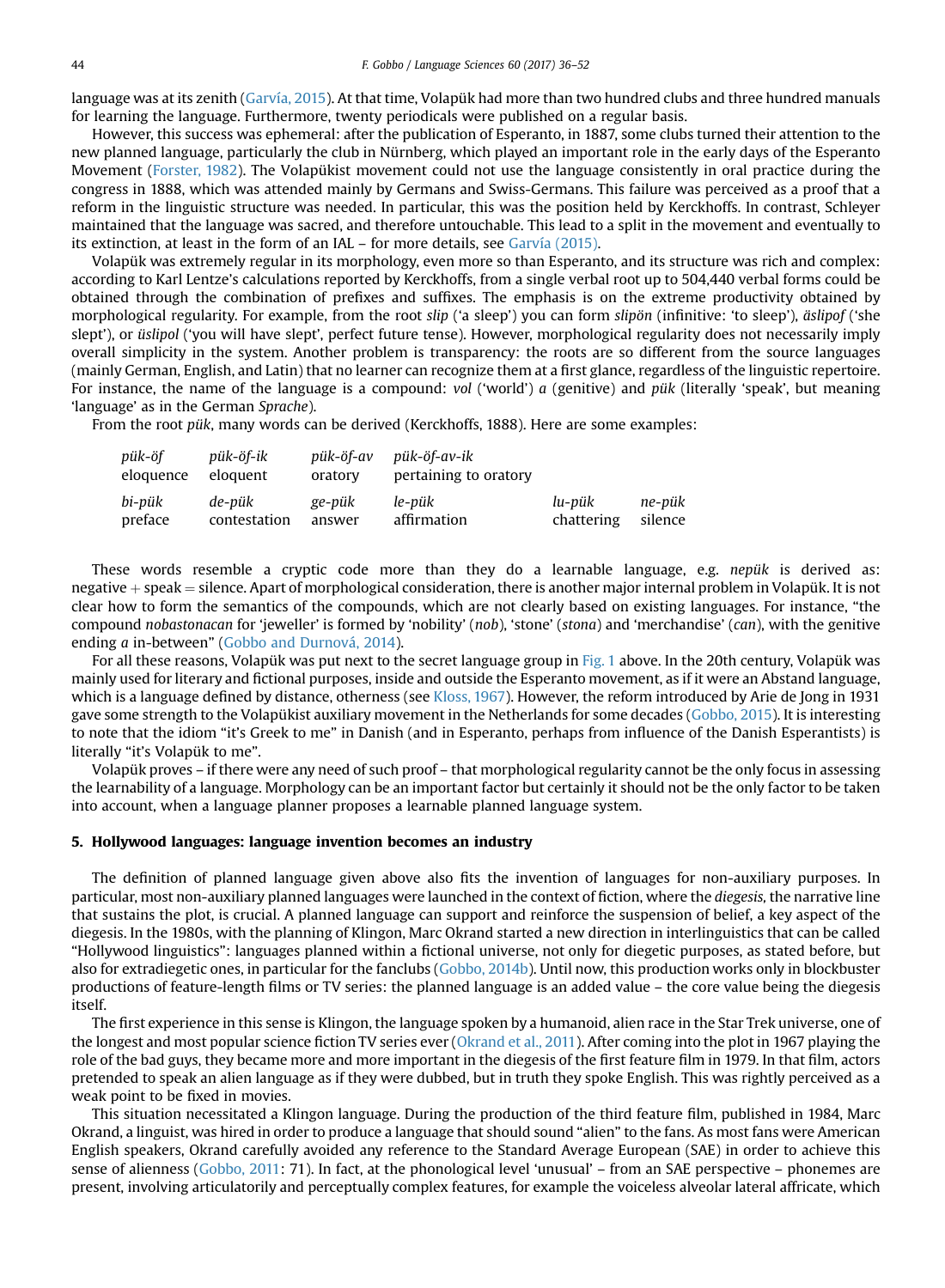is written /tlh/, as 'tl' in 'Nahuatl'. Moreover, the basic word order is OVS, with some prefixes and many suffixes (five nominal types, five verbal types) and postpositions.

It is important to note that the first dictionary and grammar was published ([Okrand, 1985](#page-16-0)) as a special gift to the fans, without any consideration to the possibility that fans could actually use the language in extradiegetic contexts, as came to happen. Therefore, even if very regular in syntax, its morphology is not, allowing a high degree of allomorphy and suppletion. This is due to the fact that Klingon should appear 'alien' for the average English-speaking American Star Trek fan. For this reason, the lexicon is deliberately non-Indo-European, and no cues are offered to the casual reader in order to recognize words. In some cases, etymologies are peculiar: mon, 'to smile', comes after Mona Lisa, while qogh, 'the outer part of the ear', comes after van Gogh ([Okrand et al., 2011\)](#page-16-0).

We can say that Klingon was not planned to appear simple to learners: it was planned to solve an artistic problem [\(Okrent,](#page-16-0) [2009](#page-16-0)). The goal was to produce a language for the actors who had to learn the dialogues in the film, while the audience were presented with subtitles in English. It was not planned for people who wanted to group together around the language forming a community of practice. According to [Eckert \(2006\)](#page-15-0), a community of practice referring to a language is based not on extralinguistic factors such as social profile (e.g. class, gender, workplace, neighbourhood) but purely on the shared practice of using the language as a regular group activity. But in the late 1980s that was exactly what happened in the case of Klingon. A community of practice formed, as people started to learn Klingon even outside the circles of Star Trek fans, for the simple pleasure of using an alien language, but in a real, extra-diegetic, terrestrial context. Considerations of learnability arose. Paramount Pictures, the owner of the copyright, asked Okrand to deal with them and support Klingon language fans.

The second edition of the dictionary of Klingon ([Okrand, 1992](#page-16-0)) addressed this limitation explicitly. The grammar was presented in a more detailed manner, in order to simplify the acquisition of the language by the Klingonists, i.e. the fans who use the language. In fact, previously, in case of doubt, Klingonists needed to address Okrand directly, analogously to what happened with Volapük and Esperanto in their early days; but this proved not to be feasible in the long run. One of the key factors in the formation of the community of practice behind a planned language relies in the diegetic culture. In the case of Klingonists, the activity is related to the diegetic culture of the Klingons, i.e. the aliens. For example, "Klingon originally had a ternary number system [but] in accordance to the more accepted practice, the Klingon Empire sometime back adopted a decimal number system" ([Okrand, 1992](#page-16-0), Section 5.2).

For some years, the Klingon language had a considerable success: this shows that external factors in learning can overcome the unfamiliarity of the internal linguistic system. In fact, motivation in learning was supported by help from the community of practice and of Paramount Pictures as well. More texts in Klingon were provided. For example, the translation of Hamlet was completed, claiming that in truth Shakespeare was a Klingon (Wil'yam Shex'pir): a comparative analysis between the Maori and the Klingon translation of Shakespeare's masterpieces reveals interesting parallels, as in both cases some names were adapted phonologically so as to immerse them in the target culture [\(Kazimierczak, 2010](#page-16-0)). Other world literature masterpieces were also translated, such as Gilgamesh. Some original literature was also produced.

In the Netherlands, an original Klingon Opera, 'u', was written and premiered in The Hague in 2010. The libretto was written by Kees Ligtelijn and Marc Okrand, under the artistic direction of Floris [Schönfeld \(2011\)](#page-17-0). The plot tells the story of Kahless the Unforgettable, a messianic figure in the diegetic world of Klingons, being the founder of the Klingon Empire. It is still being performed in 2015, with a tour in the United States ([Schönfeld, 2015\)](#page-17-0).

However, at a certain point things changed. Paramount Pictures decided to stop the TV series in 2005, even though a crowdfunding campaign was launched on the internet by the fans in order to save it. In the reboot of Star Trek, Klingons no longer play substantial roles, so the language started to decline and now it is almost a legacy. This proves that the destinies of Hollywood languages are bound to the fortunes of the fictions that begot them. A fan will learn a Hollywood language not due to linguistic considerations of simplicity or complexity, but rather due to cultural considerations. In other words, a Hollywood language should be rooted in an interesting culture, even if it lives only in the diegetic world of reference.

Klingon became the Latin of Hollywood languages, because it was used as a reference for all the languages proposed afterwards. In fact, especially in the case of languages diegetically spoken by humanoid alien species, all language planners should avoid similarity with Klingon. Three linguists launched major Hollywood languages after Klingon: Na'vi, Dothraki, and Kryptonian.

Na'vi is the native tongue of the inhabitants of Pandora, the main location of the plot of James Cameron's movie Avatar (2009), and it was devised by linguist Paul R. Frommer. Dothraki is a human language spoken by a nomad population very important in the diegesis of the fantasy TV series The Game of Thrones, also launched in 2009. The language planner is David J. Peterson, formerly a student in interlinguistics, now 'alien language and culture consultant' at the science-fiction TV channel SyFy. Finally, Kryptonian, created by the Canadian linguistic anthropologist Christine Schreyer, was planned for the reboot of Superman's story in the movie Man of Steel (2013).

This is not the place to present these fictional planned languages in detail: what is interesting for the purposes of this paper is to examine the strategies in supporting language learning by the community of practice. Strategies involve both the definition of the normative grammar and the expansion of the current lexicon (internal factors) and the collection of facilities at disposal to learn the language, such as free courses on the Internet, videos for pronunciation, and so forth (external factors).

It is worth noting that these languages per se give no clear pragmatic advantage to the learner in our real extra-diegetic world. First, in all cases the languages were published for free on the World Wide Web, with an abundance of material, both prescriptive (grammar and lexicon) and descriptive (texts, songs, videos, extracts from the movies, etc.). The fans are invited to join the community using the language in practice. This attention to both diegetic and extra-diegetic levels has important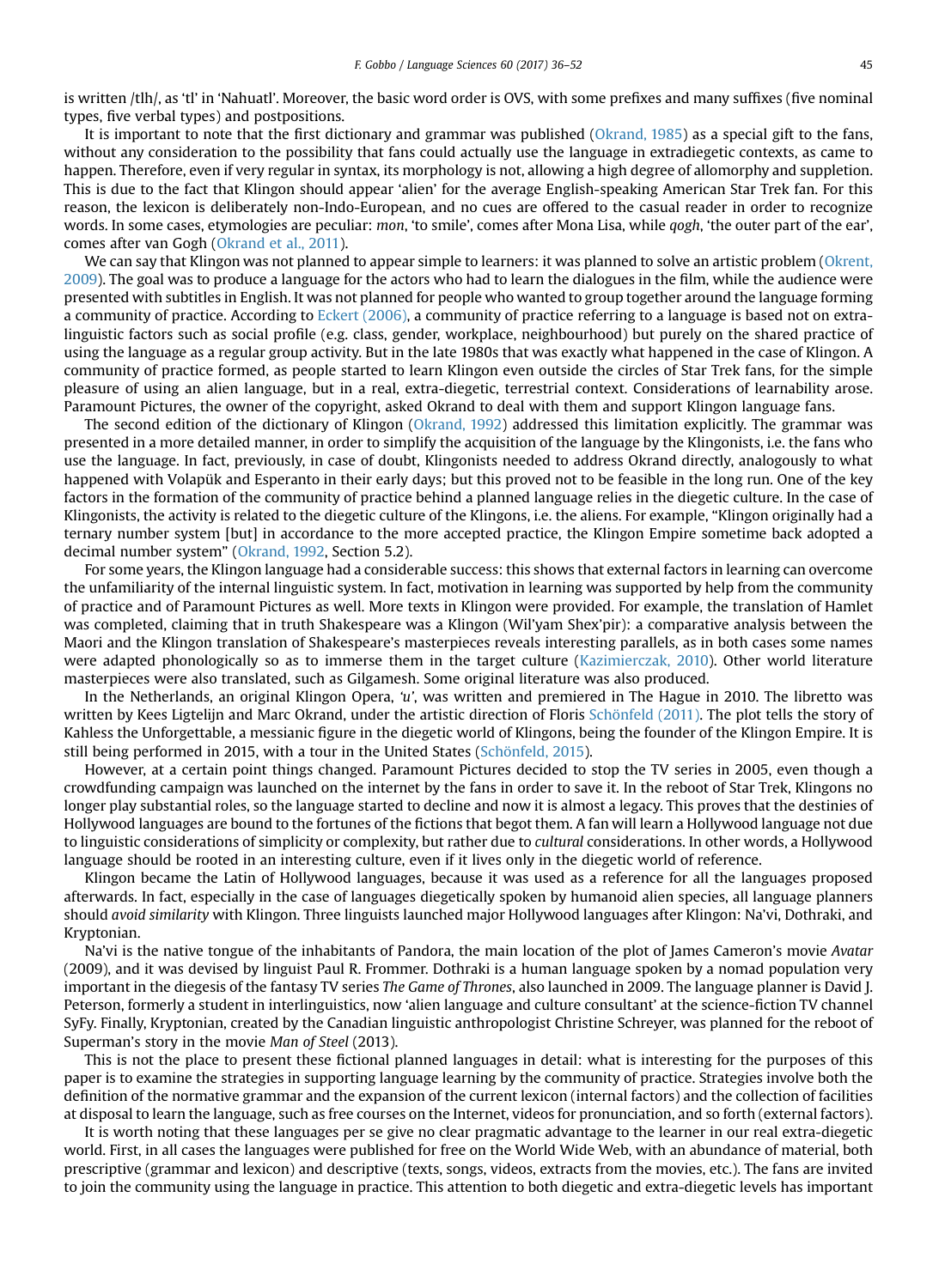consequences. The first of these concerns the very planning of the language. Frommer did not define the whole grammar from the outset, but rather let the fans extract grammatical features from the corpus, in a sort of supervised collective process. This leads us to the second consequence: the expansion of the lexicon.

In the case of Na'vi, the corpus planning was lead by the community of practice, in parallel with the definition of the grammar, with the supervision of Frommer. In fact, the lexicon of Na'vi, we can see the presence of words and concepts typically extra-diegetic. For instance, the inhabitants of Na'vi do not know writing and advanced technology so the language should not have terms like 'book', 'train' or 'TV channel'; however, these terms do exist as loans from English, respectively puk, tìreyn, tsyänel. It is obvious that terms like skxaypxe 'to skype', Yeysu, 'Jesus' or tsyoklìt, 'chocolate', ewro, 'euro', are extradiegetic. In a very smart move, these were put in a separate section in the Na'vi dictionary ([Miller, 2015](#page-16-0)). In the blog devoted to the language entitled Na'viteri ('concerning Na'vi'), authored by Frommer, an annual writing contest is held, with two categories: poetry and prose. Through the blog, Frommer still holds the stylistic norm of the language, allowing the members of the community of practice a certain degree of freedom in expanding the lexicon. Furthermore, linguistic explanations are offered, with audio samples. Two exercises in Na'vi were inserted in the fifth edition of the linguistic textbook co-authored by the language author ([Frommer and Finegan, 2012\)](#page-16-0), perhaps to attract more students to enrol in his course of linguistics.

Hollywood languages and linguistics seem to be fashionable nowadays. The case of Dothraki is exemplary. Its language planner, David J. Peterson, founded the Language Creation Society in 2000, and organized conferences about what they called 'conlangs', which can be considered as a synonym of 'planned languages'. Recently, he has published a book on his experience [\(Peterson, 2015](#page-16-0)). Peterson had already been working on Dothraki well before the TV series was in production. In fact, some elements of the language can be found in the fantasy novels of George Martin, the original author of the diegetic world behind the language. [Peterson \(2001\)](#page-16-0) analyses some aspects of case and verbs in a conference of the Language Creation Society held in the Netherlands. However, the date of the (re)birth of the language is 9 November 2009, when the first email in the language was sent. Peterson spent two years working out the language: the post-production of the first series ended on 24 March 2011. At that moment, the language had 3034 words, a description of 177 pages and 640 audio samples for the pronunciation. One of the key factors in Dothraki's success is the clear link between the language and the diegetic culture, which makes the language sound real. In fact, Peterson interprets the Sapir–Whorf hypothesis in binding Dothraki to the nomadic and aggressive culture of the tribes speaking the language. The fundamental trait of the Dothraki culture is the horse. For example, these are the idioms corresponding to the English 'how are you?' and 'goodbye' [\(Littauer, 2014\)](#page-16-0):

| Hash           | ver            | dothra-e     | chek? |
|----------------|----------------|--------------|-------|
| POLAR QUESTION | VOU-SING       | to ride-PRES | well? |
| Fonas<br>Hunt  | chek!<br>well! |              |       |

The verb dothraat, 'to ride' is also used as an auxiliary, and distances are calculated on the distance a horse can gallop in a given unit of time, presumably one hour. Even if the typesetting of the Na'vi and Dothraki dictionaries are similar – both having IPA transcriptions – the latter is easier for consultation, having only two separate sections, for Dothraki numbers and proper nouns. Moreover, the words created by the language planner are marked as authoritative.

The fascination of Dothraki relies in its 'flag expressions' and 'terms': the grammar is not as intricate as those of Klingon and Na'vi, from the point of view of a prototypical English American fan of the diegetic world. In other terms, the Dothraki morphology is far more regular than in the case of Klingon and Na'vi, with a less degree of allomorphy and suppletion, following the example of very regular planned languages such as Volapük and Esperanto. In the lexicon the learner can sometimes find 'hidden' references to other planned languages: in Dothraki ido means 'fake', a clear reference to the debacle between Esperanto and Ido at the beginning of the past century that eventually resolved in favour of Esperanto [\(Garvía, 2015;](#page-16-0) [Large, 1985\)](#page-16-0). This small remark attests that a relation between IALs and Hollywood languages can be found.

We can conclude that Hollywood languages can be complex if the language planner decides to make them so, such as by introducing irregularities into the morphology or employing unusual phonemes to create a flavour of 'exoticism' in the way the language sounds. In general, Hollywood languages share with all planned languages a high degree of regularity, especially in word derivation, compared to natural languages. However, external factors should be also taken into account in assessing the learnability of these languages. In particular, their fortunes are linked to the diegetic world they live in: whenever the television series becomes old, out of fashion, or simply ends, it is highly probable that the Hollywood language will decline and fall out of use.

#### 6. Is Esperanto useful for learning other languages?

In this section we will address a topic of special interest in our discourse: the so-called "propaedeutic value" of planned languages in learning other languages. More specifically, this hypothesis emerged within the Esperanto community and was pursued by conducting a number of fieldwork experiments in the class. There has been no concrete attempt to test the propaedeutic value with planned languages – and specifically IALs – other than Esperanto. There was only one project of this sort. In his review of the history of Interlingua, [Stenström \(2008:](#page-17-0) 167–170) recalls Project Catena, a proposal sent to the Ministries of Education of several countries in Europe, from the Baltic area to the Balkans, in order to introduce Interlingua as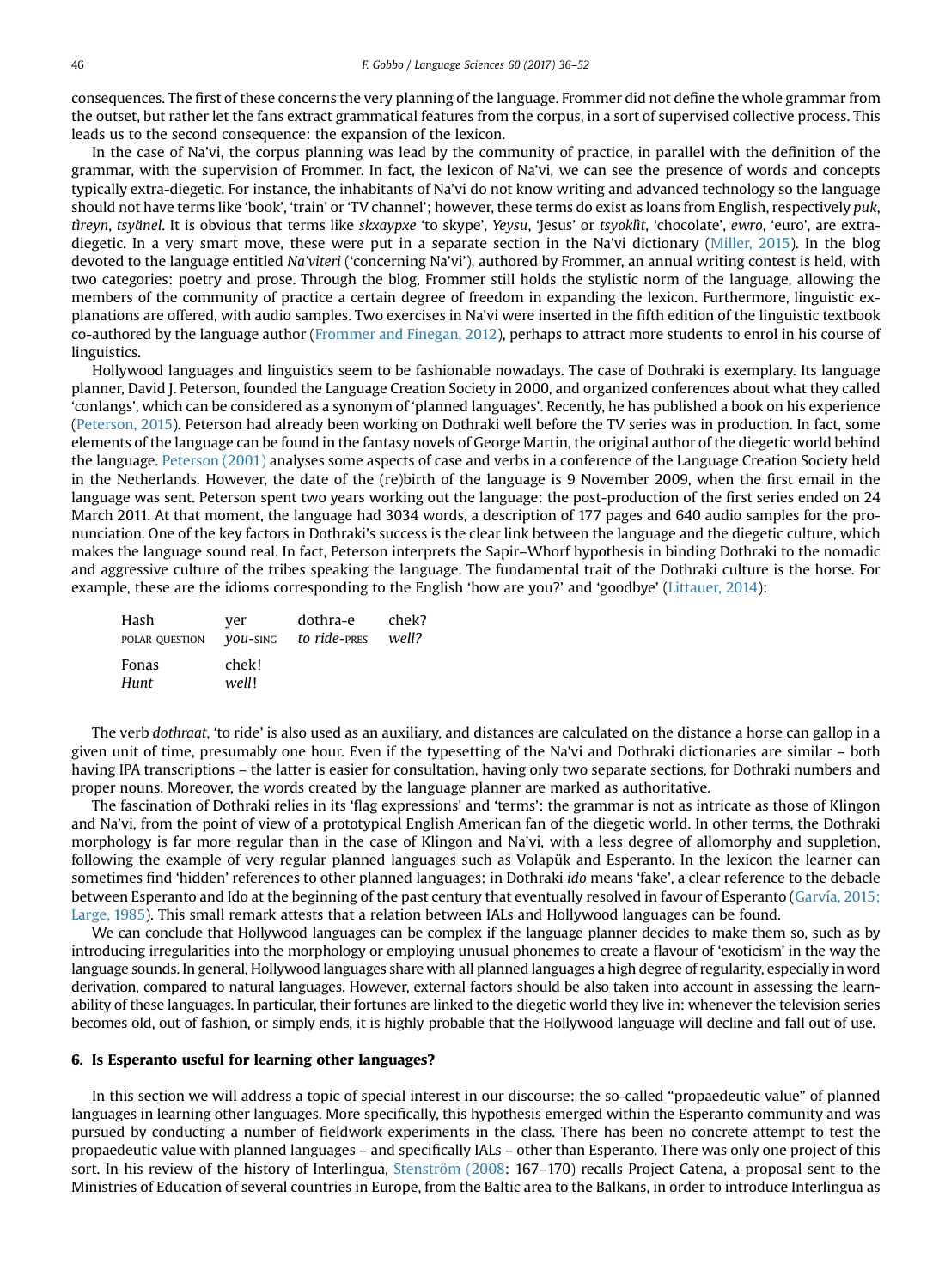a non-compulsory subject in the secondary schools. It was never funded. For this reason we will mainly focus on the studies on Esperanto.

The first studies on the evaluation of the propaedeutic value of Esperanto were conducted right after the First World War, almost one century ago, and they are still being carried out to the present day. A survey of the most relevant studies was conducted by a specific commission for the Italian Education Ministry in the early 1990s ([Ministero della Pubblica Istruzione,](#page-16-0) [1993](#page-16-0)) in order to launch further experiments in Italy. In reviewing the literature, Tellier notes that:

Most of the early studies on the teaching and learning of Esperanto in schools appear, by today's standards, to have suffered from a number of shortcomings. Reporting was often brief or anecdotal, and studies were conducted in a wide range of educational contexts that are not readily comparable. It is evident now that many had poorly defined aims, were somewhat superficial, and lacked clear objectives or methodological rigour, all of which compromise the findings ([Tellier, 2013a](#page-17-0): 12).

One exception possibly is the set of experiments prepared in the 1920s by Edward L. Thorndike at the Columbia University on behalf of the International Auxiliary Language Association (IALA). A pool of linguists and scholars worked at that time on that project, among others Collinson, Jespersen and Sapir [\(Falk, 1995](#page-15-0)). Eaton (1938, 1934, [1927\)](#page-15-0) reports that English-speaking children in primary schools exposed to Esperanto as their first non-native language perform better in French, Spanish, Latin or Italian than children directly exposed to these languages without the mediation of Esperanto. This happens because the regularity in word-formation is used as a semantic map by the children in building correspondences between words not evidently put into relation, as in the following example (adapted from [Eaton, 1927](#page-15-0)):

| Esperanto English | Italian         | Dutch                                                 |
|-------------------|-----------------|-------------------------------------------------------|
| ĉeval-o horse     | cavall-o        | paard                                                 |
| ĉeval-in-o mare   | cavall-a merrie |                                                       |
| ĉeval-id-o colt   | puledro veulen  |                                                       |
| ĉeval-ej-o stable | stalla          | stal                                                  |
|                   |                 | ceval-ar-o a herd of horses mandria een kudde paarden |

According to the analysis by Eaton (1938), the regularity in the word formation of Esperanto helps not only the acquisition of Esperanto as a second language, but also clarifies the structures of the mother tongue, and therefore it enhances the metalinguistic awareness of the learners about the morphological complexity of the languages in their repertoire.

Another common finding in this series of studies is the positive effect in the less gifted children. As the emphasis is on productivity, children with low self-esteem find that they can become productive in Esperanto far more quickly than in natural languages, leading them to approach the other languages more confidently. On the other hand, the evident limit of the experience at IALA lies in the setting: all the children had English as their first language, while the final target languages to be facilitated thanks to the propaedeutic effects of Esperanto were either source languages of Esperanto, like French or Latin, or closely related, like Italian or Spanish.

In a completely different context, [Szerdahelyi \(1966\)](#page-17-0) reports about an experiment performed under the supervision of the Eötvös Lorand University in the years 1962–63: in a middle school, three classes of Hungarian youngsters (ages 11–13) were compared, and they acquired Esperanto more rapidly than Russian, German or English. In this case, the role of the lexicon is not particularly relevant, as Hungarian is not an Indo-European language; rather, in this case it is the agglutinative morphology of Esperanto that is somehow similar to Hungarian ([Duc Goninaz, 2009\)](#page-15-0). Another set of experiments follows the idea of Esperanto as a tool for 'language orientation' in the classroom, i.e. learners learn Esperanto through an explicit interlinguistic comparison with languages that influenced Esperanto – on the specific levels we have seen previously. This concept of 'language orientation' was originally proposed by Helmar Frank, the founder of the so-called Paderborn Method, developed in the late 1970s and 1980s. There, Esperanto played the role of orientation in the languages of Europe, taking advantage of its character as a contact language, having a mixture of Romance, Germanic and Slavic features ([Frank, 1987](#page-16-0)).

More recent experiments focus on learners' increased metalinguistic awareness, such as [Corsetti and La Torre \(1995\)](#page-15-0), but unfortunately they lack a substantial set of empirical data supporting the research hypotheses. [Pinto and Corsetti \(2001\)](#page-17-0) report about a pilot experiment in a middle school in Italy, where the youngsters take an Esperanto course, one hour per week, for a whole year. After one year, the metalinguistic awareness of their mother tongue (Italian) increased significantly, and this fact is claimed to have positive consequences in learning other languages – for a discussion, see also [Pinto \(2016\)](#page-16-0).

Finally the project Springboard to Languages, still ongoing, addresses the context of children in the United Kingdom, where the position of modern languages is weak: "ideally, primary schools would offer young children an intensive languagelearning experience (immersion), but this is unlikely to happen without a radical change in government policy. It is imperative, therefore, to maximize the gain that children can achieve in the limited curriculum time available" ([Tellier, 2013a](#page-17-0): 13). The project has a programme of augmenting the metalinguistic awareness of the children (8–11) through the medium of Esperanto. [Tellier \(2013b\)](#page-17-0) illustrates that there is no consensual definition of metalinguistic awareness in L2 learning, and she is working on the development of a measure of it. Preliminary results of the empirical studies are also presented in [Tellier and](#page-17-0) [Roehr-Brackin \(2013\).](#page-17-0)

We can conclude that the positive effects of Esperanto as the first non-native language to be learned in school were proven in the restricted settings of Indo-European languages, and in particular in the case of languages directly related to Esperanto,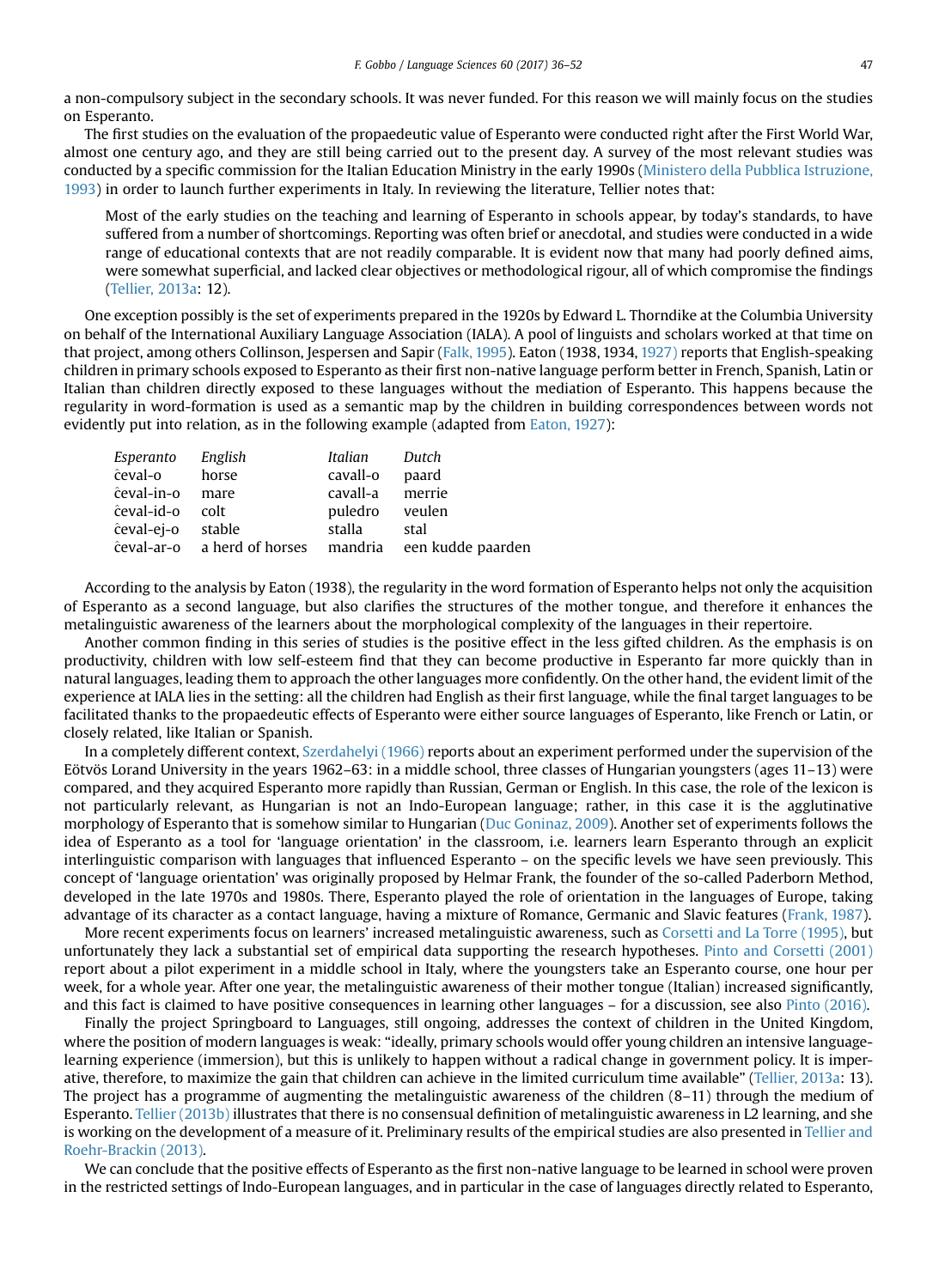such as English, French, or Latin. Again, the role of the linguistic repertoire and the external learning setting – in these case studies, the school – is important in sustaining the motivation of the learners. Furthermore, it seems that Esperanto can raise children's metalinguistic awareness, in particular of their mother tongue. The morphological regularity and high productivity of paradigms behind the structure of Esperanto also play an important role, as has been confirmed by all experiments conducted in the literature. Languages that show a higher degree of morphological complexity presumably cannot have the same positive effects.

#### 7. Secret languages in the classroom

The final class of planned languages shown in [Fig. 1](#page-3-0) consists of secret languages, i.e, languages where texts can be accessed, but without an explicit grammar. These languages are generally planned for artistic purposes. The fascination of a secret language lies in the fact that their users form a group of insiders. They can use it for the exchange of secret messages, or for writing short texts. Planning such a language for educational purposes leads the children to reflect on how languages are constructed, and it is an opportunity to use all the linguistic repertoire at their disposal. In particular, early bilingual children can use an important part of their knowledge that is normally not used in the school, because they are part of the family heritage, without any official recognition.

In a pilot experiment performed in a Montessori primary school in Milan, Italy, [Gobbo \(2016b, 2013\)](#page-16-0) shows that a secret language developed in the classroom can reinforce the sense of belonging of the children to the class itself as a group. Two language laboratories – called "language games" by the children – were proposed in the last two years of school. The aim was not to establish a rigorous protocol, with a control group, but only to define the rules of the language games, in order to possibly replicate the laboratories in other, more structured, contexts [\(Gobbo, 2013](#page-16-0); [Gobbo, 2016a](#page-16-0)). There is a considerable difference between these language laboratories and the literature published to date: in this case, children learn language by doing so in a concrete manner, entering the world of language planning directly. The research question here is to test if the children will construct an 'easy' language, that is a language with no allomorphy, no suppletion, and with regular morphology and commonplace grammatical features.

The two laboratories emphasize two sociolinguistic aspects: the sense of belonging and the desire of communication. The first laboratory, described in [Gobbo \(2013\)](#page-16-0) in its first implementation, is called Markuskica, and it is directed more towards the sense of belonging. This name comes from the secret language Markuska, elaborated by [Bausani \(1974, 1970\).](#page-15-0) According to analysis in [Gobbo \(1998a\)](#page-16-0), Markuska is a child's game initiated by the young Bausani – in [Bausani \(1974\)](#page-15-0) the author speaks of "an Italian young boy", but the notebooks reveal that it was he himself. 'Markuska' means 'imperial' (marku, 'empire'; -ska, adjectival ending). This is the only poem left by Bausani in a publication (the translation in English is my own):

kulkuvni kul odikko likni vo lettil enpakkentska ñagour ometr vo cipil

At the window a light is turned off in the sky a little star. There is a cry which we do not understand. A small child died.

[Bausani \(1974, 1970\)](#page-15-0) glosses the poem offering some explanation of the language. The lexicon is obtained through the occasional inversion of the Italian morphemes, and the language shows postpositions instead of prepositions – occasional inverted word order. In fact, kulkuvni means 'at the window' and it is formed by three morphemes, kul, kuv and -ni. The lexeme kul, glossed as 'light' by the author, in my opinion comes from the Italian luc-e, 'light', via backward reading and a shift from  $<<>$  for the phoneme [t] to  $<<>$ , with a deformation similar to that found in Volapük. The lexeme kuv means 'hole', then a locative is added, -ni, evidently obtained by the simple inversion of the preposition 'in'. Literally, the compound means 'in a hole of light', that is 'at the window'. The lexeme dikk means 'to turn off', but also 'to close', according to Bausani (perhaps obtained through the inversion of the Italian root chiud- for "to close", with a phonological reduction of the diphthong). Specific verbal morphemes exist: o- indicates the past (also "afterwards", attached to the verb metr, 'to die', maybe from the Italian morte, 'death') while -o marks the passive – note that there is no marking of the person or the number. As in Italian, the indefinite article in Markuska, is borrowed from the number one: un, uno became u-o and then finally vo.

The process of inversion and deformation is confirmed by other words. The lexeme lik means 'sky', from the Italian ciel-o, through inversion and simplification of the diphtong, while lett means 'star', presumibly coming from the Italian stell-a, with inversion and omission of the <s->. The morpheme -il is the diminutive suffix, and it is also found in the very last word of the poem, cipil, where cip is 'child'.

The third verse is the most complex of the poem. Bausani informs us that  $\tilde{n}a$  means 'to cry' (Italian onomatopoeia) while go is the causative. The morpheme ur means 'thing' and it transforms a verb into its action if used as a suffix. The prefix enindicates the antonym, while pakk is 'to understand' (inversion of the Italian cap-ire) and ent is the mark of the present participle (Bausani explains that goent is 'creator'). This construction (ANTO-understand-PRES PART-ADJ) is not immediately obvious for an Italian speaker, and suggests that the grammar of Markuska is not a calque of Italian, but rather that it has been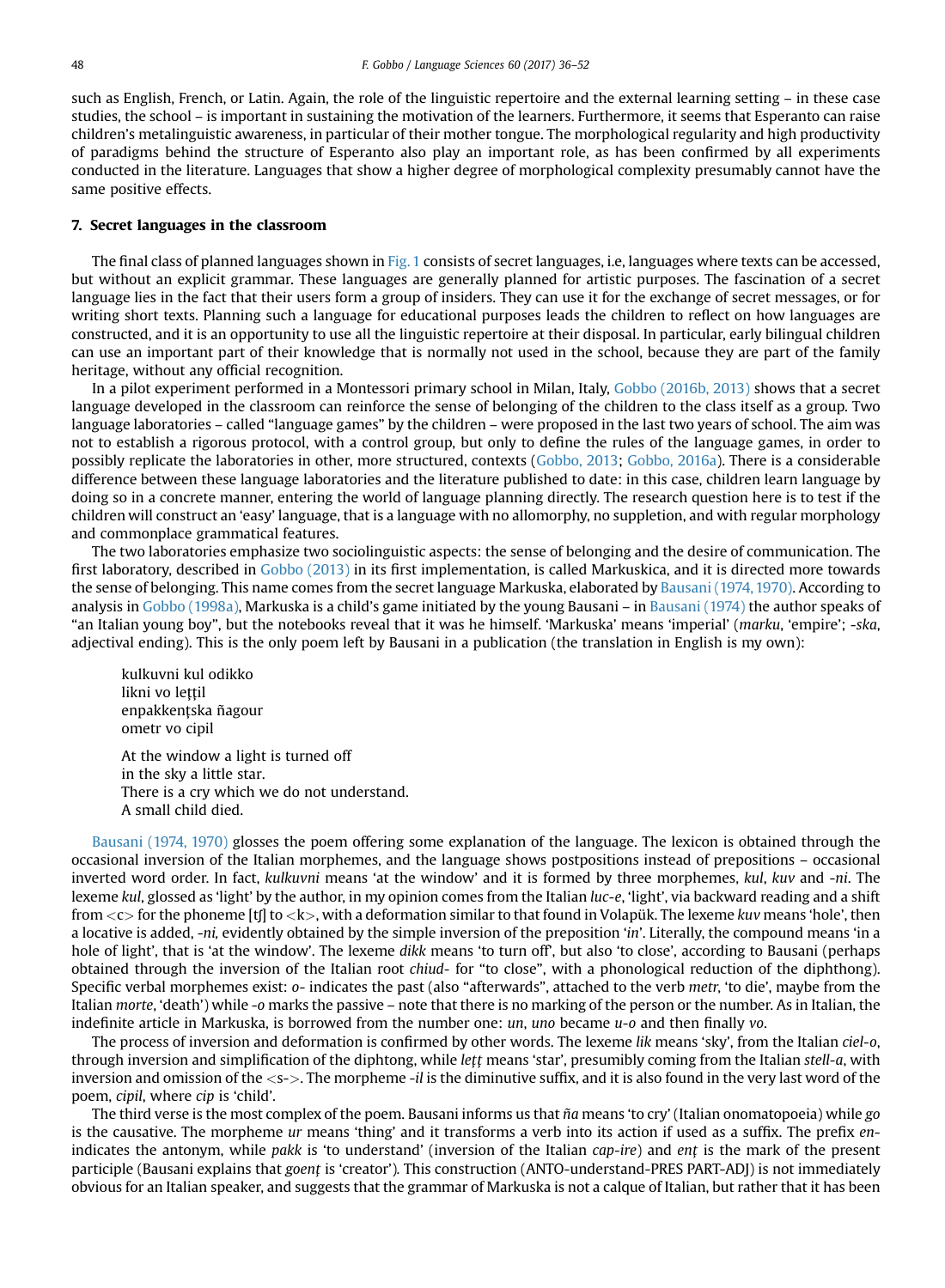borrowed from other languages. The young Bausani had already studied Arabic and Farsi, so Markuska might be influenced by them; unfortunately, the linguistic material is too scarce to confirm such a hypothesis.

In the first laboratory, children have to plan a secret language derived from Markuska in class, with the help of a trained teacher. They can start from the small poem, writing similar ones, as in the thought experiment of [Gobbo \(1998a,b\).](#page-16-0) Some new words can be extracted by reusing the original material, for example 'smile' is the antonym of 'cry', so it can be constructed with the compound enña. Of course, in the pilot experiment by [Gobbo et al. \(2016\)](#page-16-0) they quickly added new lexical material from scratch, while for the grammar they needed more help by the teachers.

Let's entertain a brief toy implementation of a language similar to the Markuska, and therefore called Markuskica - -ica being an allomorph of -ska – based on the material developed in class by the children. A Markuskica is based on the main language of instruction in the class: in [Gobbo et al. \(2016\)](#page-16-0) that happened to be Italian, but in principle it could be any language. The first step is to look at the morphological patterns inside the language and find regularities. For example, in the case of Italian, the transformation from adjective to adverb is often performed via the derivational morpheme -mente, as the following examples show:

| veloc-e | veloc-e-mente | bell-o/a      | bell-a-mente      |
|---------|---------------|---------------|-------------------|
| quick   | quick-ly      | beautiful     | beautiful-ly      |
| fort-e  | fort-e-mente  | tranguill-o/a | tranguill-a-mente |
| strong  | strong-ly     | calm          | calm-ly           |

Two paradigms can be found, according to the gender of the adjective. If it is underspecified, like in the case of veloc-e and fort-e (they end with -e) the ending will be -e-mente. Otherwise, the adjective will be either masculine (e.g. tranquill-o) or feminine (e.g. bell-a): in both cases the ending will be -a-mente. The second step is to adopt a new alphabet. In this toy example, we will use a Latin alphabet for simplicity, under the principle "one letter, one sound". So, the Italian veloce will be transliterated for instance as veloçe,  $\langle \zeta \rangle$  representing the IPA-transcription [tf], while caro ('dear') will become karo, as [k] in IPA. Now, the second step is performed by reading the morphemes backwards. Keeping the previous examples:

| e-colev | etnem-e-colev | e-lleb      | etnem-e-lleb      |
|---------|---------------|-------------|-------------------|
| quick   | quick-ly      | beautiful   | beautiful-ly      |
| e-trof  | etnem-e-trof  | e-lliuknart | etnem-e-lliuknart |
| strong  | strong-ly     | calm        | $calm$ -ly        |

The reader can see that the two different Italian paradigms were regularized, in order to avoid allomorphy. The idea is to keep regularity both in the morphology and syntax, so that the language is not too difficult to be used. On the other hand, the lexicon is completely encrypted, as suffixes became prefixes.

Of course, a complete list of rules for all the parts of speech should be built along with the children. When different proposals arise, as for example the number of genders (e.g. "do you want the neuter?") decisions are made democratically. In a couple of hours the outline of such a language can be constructed, with some basic vocabulary, in order to talk about the class and the school. The first use of the newly born Markuskica is to give out secret messages in the school, as if it were a treasure hunt.

[Gobbo et al. \(2016\)](#page-16-0) observed that children spontaneously inserted lexemes from any origin in the language when they needed to invent a new word in their Markuskica, so the language quickly became a contact language. The lexicon was formed by all the linguistic repertoires used in the class, while the grammar (phonology and morphosyntax) is still based on the main language for instruction, in this case Italian. Further experiments should be performed in order to confirm the hypothesis that this language laboratory improves children's metalinguistic awareness, especially with respect to grammar.

The second language laboratory has a different purpose. Its main reference is the linguistic game called Europanto, invented by the Italian interpreter and writer Diego Marani. Marani wrote humorous articles for newspapers and even short novel in this linguistic pastiche, already analysed in [Gobbo \(1998b\).](#page-16-0) A brief example can illustrate this secret language (translation to English by the author):

De Europanto Bricopolitik: Que viva Belgicovo! De problems des Kossovo esse essentialmente zwei: primero, er esse tropo manige people there die speake de wrong lingua. Secundero, er est tropo manige people there die esse aan seine platz nicht. After todo es handelt van zwei banale problemas where Belgica can seine preziosa experienza put aan el service des pax (source: europanto.be, retrieved 15 February 2015).

The Europanto politics-as-bricks: Long live the Belgian Egg! The problems of Kosovo are essentially two: first, there are too many people there that speak the wrong language. Second, there are too many people there that are not in the right place. After all, it is a matter of two trivial problems where Belgium can put its valuable experience to the service of peace.

The only rule to be followed in order to write in Europanto, according to Marani (in [Gobbo et al., 2016\)](#page-16-0) is to use at least three languages in each phrase. The result appears familiar to readers who know the original languages (in this case: Dutch, English, German, Latin). Children were invited to consult several bilingual dictionaries in order to write in their own variant of "Europantesque" – i.e. offshoots of Europanto – and, again, to make use of all the languages known in class. In doing so, early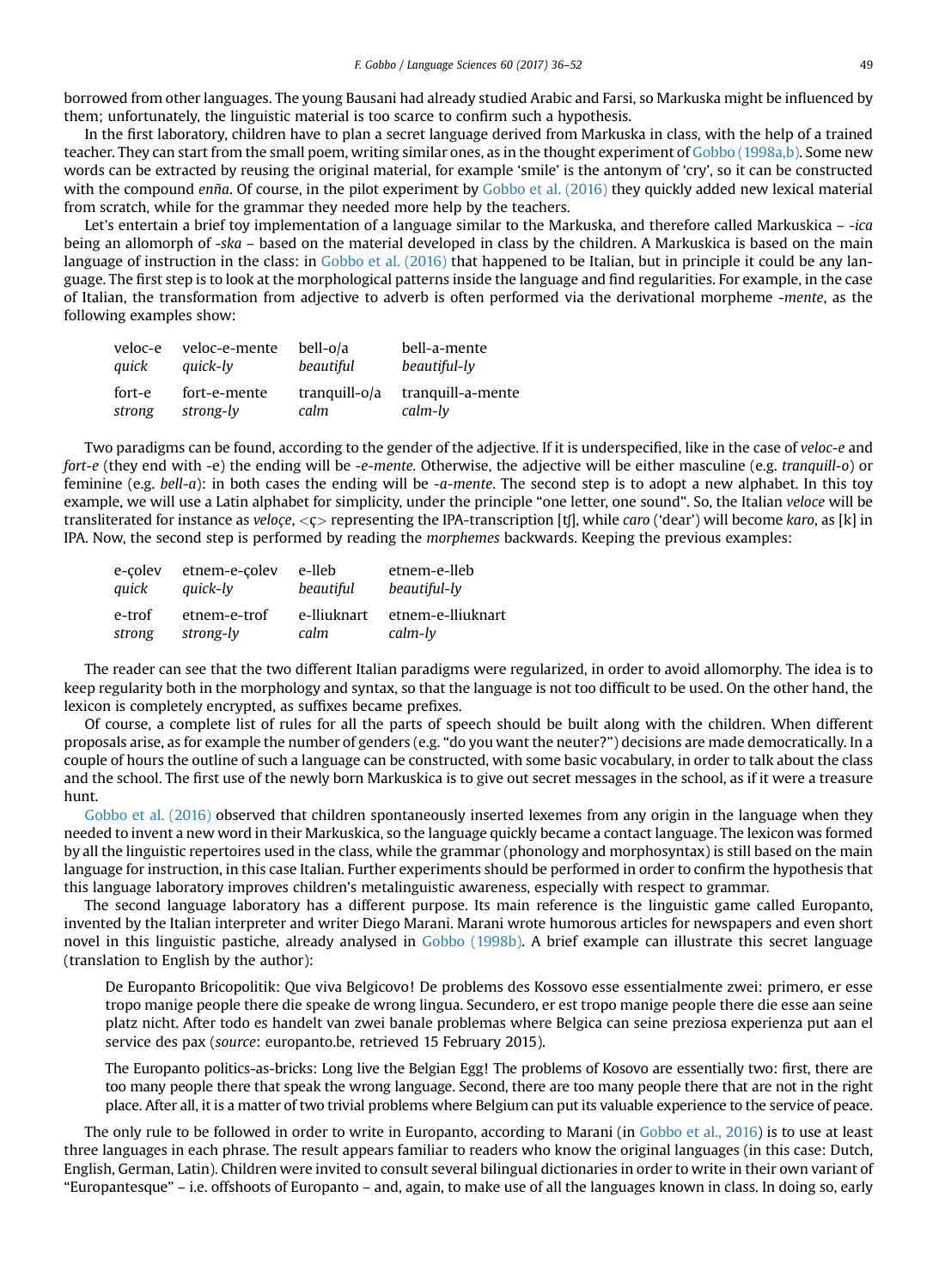<span id="page-15-0"></span>bilinguals were valorized. Interestingly, in the first experiment they also mixed up alphabets, writing sentences with Latin, Cyrillic and Japanese writing systems all together. [Gobbo et al. \(2016\)](#page-16-0) argue that this second laboratory is complementary to the first one: while Markuskicas are planned starting with reflecting on the structure, on the morphology and syntax in particular, the Europantesques start from the lexicon, similarly to the original Europanto seen above. The grammar of Europanto has Romance and Germanic elements put in a free, casual form, and Europantesques are no different.

Markuskica is a language planned in class, to be used secretly among the students, under the researcher's and teacher's supervision. This planning process involves the language structure at any level, from phonology to morphology and syntax up to the lexicon. On the contrary, Europantesque is planned from the lexicon, without a special attention to the grammar, and this requires less supervision. In comparison, Europantesque leads to have a higher degree of complexity in the morphology than the one found in Markuskica. In other words, Europantesque shows a considerable amount of allomorphy and suppletion, which are the normal strategies used in the planning phase. In spite of its lower degree of allomorphy and suppletion and therefore more morphological regularity, Markuskica is perceived by the students as more obscure and therefore more complex than Europantesque. This happens because of the influence of the internal individual factor, i.e., the linguistic repertoire. In the pupils' perspective, Markuskica is a secret language, while Europantesque is not. Markuskica appears similar to a cryptic code: similarly to the case of Volapük, on a first glance no word is recognizable without having access to the grammar, which is used like a decrypting code. On the other hand, words in Europantesque can be recognized quite easily, similarly to Romance-like IALs such as Interlingua, as seen above.

#### 8. Concluding remarks

In this contribution, it was shown that planned languages are more regular than natural languages in their morphology, and that this feature can be considered a simplification of the system. In other terms, natural languages are more complex than planned ones on the morphological level.

However, more attention is paid to the reduction of complexity in the case of International Auxiliary Languages as compared to Hollywood languages and secret languages, because they are more concerned with practical utility. In particular, in the case of Esperanto, the morphology is regular in most parts, reducing the level of allomorphy to a minimum. In the case of non-auxiliary languages, complexity is not a specific issue, and allowing languages to be intricate as if they were natural, because they should appear credible. This is especially true in the case of fictional languages, in order to support the suspension of belief necessary for any diegetic world of reference.

It should be emphasized that the morphological simplification of IALs does not guarantee that the language will be 'easier' to learn: the case studies illustrated above show that on an internal linguistic level, the linguistic repertoire of the learner is important, potentially influencing external factors. However, attitudes and motivation of the learner also depend on the facilities provided by the community of practice surrounding the language. In other words, a language without support by the community will not be easy to learn, regardless of the structural traits of the language itself.

#### Acknowledgements

The research leading to these results has received funding from the European Community's Seventh Framework Programme within the Project MIME (Mobility and Inclusion in Multilingual Europe), under grant agreement no. 613344. The author is appointed at the University of Amsterdam on behalf of UEA (Universala Esperanto-Asocio, Rotterdam, The Netherlands); the content and opinions expressed here do not necessarily reflect the opinions of UEA.

#### References

[Adams, Michael \(Ed.\), 2011. From Elvish to Klingon: Exploring Invented Languages. Oxford University Press, Oxford.](http://refhub.elsevier.com/S0388-0001(16)30166-8/sref1)

Bausani, Alessandro, 1974. Le lingue inventate. Linguaggi artifi[ciali, linguaggi segreti, linguaggi universali \(Invented Languages: Arti](http://refhub.elsevier.com/S0388-0001(16)30166-8/sref2)ficial Languages, Secret [Languages, Universal Languages\). Ubaldini, Rome.](http://refhub.elsevier.com/S0388-0001(16)30166-8/sref2)

[Bausani, Alessandro, 1970. Geheim- und Universalsprachen: Entwicklung und Typologie \(Secret and Universal Languages: Development and Typology\). W.](http://refhub.elsevier.com/S0388-0001(16)30166-8/sref3) [Kohlhammer, Stuttgart.](http://refhub.elsevier.com/S0388-0001(16)30166-8/sref3)

Bausani, Alessandro, 1954. About a curious "mystical" [language: Bâl-A I-Balan. East West 4 \(4\), 234](http://refhub.elsevier.com/S0388-0001(16)30166-8/sref4)–238.

Berger, Ric, 1992. Le latino sine fl[exione. Frederiksborg Amt Avis. 1 Aug 1992, Article number 1.](http://refhub.elsevier.com/S0388-0001(16)30166-8/sref5)

[Blanke, Detlev, 2003. Interlinguistics and Esperanto studies: paths to the scholarly literature. Lang. Probl. Lang. Plan. 27 \(2\), 155](http://refhub.elsevier.com/S0388-0001(16)30166-8/sref6)–192.

[Blanke, Wera, 2008. Esperanto: Terminologie und Terminologiearbeit \(Esperanto: Terminology and Terminological Work\). Mondial](http://refhub.elsevier.com/S0388-0001(16)30166-8/sref7).

[Corsetti, Renato, La Torre, Mauro, 1995. Quale lingua prima? Per un esperimento CEE che utilizzi l](http://refhub.elsevier.com/S0388-0001(16)30166-8/sref10)'esperanto (Which language first? For a European [Community experiment using Esperanto\). Lang. Probl. Lang. Plan. 19 \(1\), 26](http://refhub.elsevier.com/S0388-0001(16)30166-8/sref10)–46.

[Costa Carreras, Joan, 2009. The Architect of Modern Catalan: Pompeu Fabra \(1868](http://refhub.elsevier.com/S0388-0001(16)30166-8/sref11)–1948): Selected Writings. John Benjamins, Amsterdam.

[Couturat, Louis, 1903. Opuscules et fragments inédits de Leibniz: extraits des manuscrits de la Bibliotèque royale de Hanovre \(Inedite Opuscules and](http://refhub.elsevier.com/S0388-0001(16)30166-8/sref12) [Fragments by Leibniz: Extracts from the Manuscripts of the Royal Library of Hannover\). Republished by Bibliothèque National de France: Gallica.fr.](http://refhub.elsevier.com/S0388-0001(16)30166-8/sref12)

[Dervin, Fred \(Ed.\), 2010. Linguas francas. La véhicularité linguistique pour vivre, travailler et étudier. \[Linguae Francae. Linguistic Vehicularity to Live, Work](http://refhub.elsevier.com/S0388-0001(16)30166-8/sref13) and Study]. L'[Harmattan, Paris.](http://refhub.elsevier.com/S0388-0001(16)30166-8/sref13)

Duc Goninaz, Michel (2009). Szerdahelyi kaj la 'gramatika karaktero de la radikoj' [Szerdahelyi and the 'Grammar Character of the Roots']. In [Koutny \(2009\).](#page-16-0) 166–177.

[Eaton, Helen S., 1927. The educational value of an arti](http://refhub.elsevier.com/S0388-0001(16)30166-8/sref16)ficial language. Mod. Lang. J. 12 (2), 87–94.

[Eckert, Penelope, 2006. Community of practice. In: Encyclopedia of Language and Linguistics. Elsevier.](http://refhub.elsevier.com/S0388-0001(16)30166-8/sref17)

[Falk, Julia S., 1995. Words without grammar: linguists and the international auxiliary language movement in the United States. Lang. Commun. 15 \(3\),](http://refhub.elsevier.com/S0388-0001(16)30166-8/sref18) 241– [259](http://refhub.elsevier.com/S0388-0001(16)30166-8/sref18).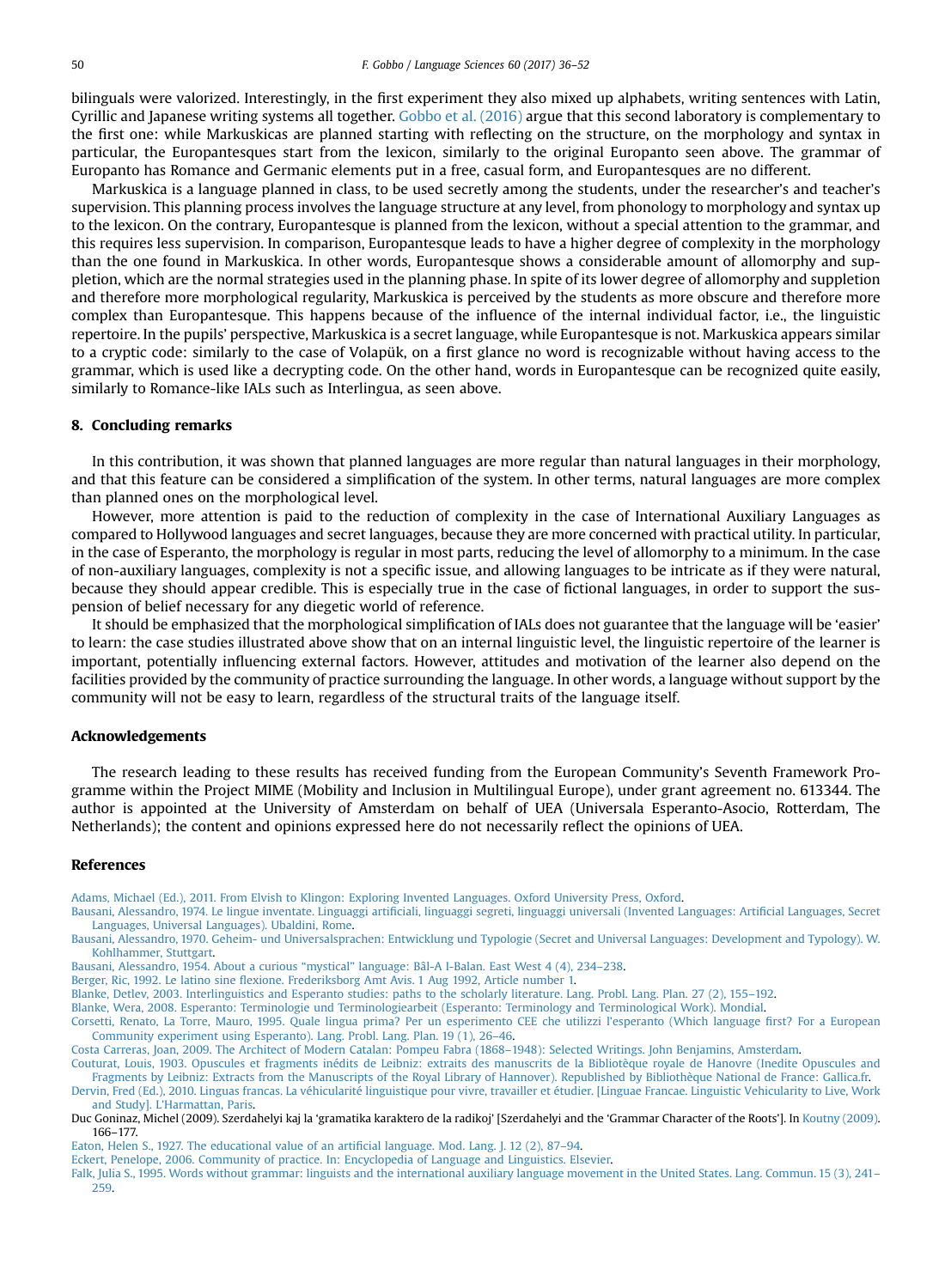<span id="page-16-0"></span>[Fettes, Mark, 2013. The Ethics of Esperanto: Norms of Conduct in a Cosmopolitanized Speech Community. NIAS Workshop](http://refhub.elsevier.com/S0388-0001(16)30166-8/sref19) "The Multilingual Challenge". [Closing workshop of the Toolkit project. Wassenaar, 16](http://refhub.elsevier.com/S0388-0001(16)30166-8/sref19)–19 October.

[Fiedler, Sabine, 2011. English as a lingua franca: a native- culture-free code? Language of communication vs. language of identi](http://refhub.elsevier.com/S0388-0001(16)30166-8/sref20)fication. Apples. J. Appl. Lang. [Stud. 5 \(3\), 79](http://refhub.elsevier.com/S0388-0001(16)30166-8/sref20)–97.

Fishman, Joshua, 2008. Rethinking the Ausbau–Abstand [dichotomy into a continuous and multivariate system. Int](http://refhub.elsevier.com/S0388-0001(16)30166-8/sref21)'l. J. Soc. Lang. 191, 17–26.

[Forster, Peter G., 1982. The Esperanto Movement. Mouton, The Hague](http://refhub.elsevier.com/S0388-0001(16)30166-8/sref22).

[Frank, Helmar, 1987. De propedeutische waarde van de internationale taal Esperanto \(The Propaedeutic Value of the International Language Esperanto\).](http://refhub.elsevier.com/S0388-0001(16)30166-8/sref23) [Flanda Esperanto-Ligo, Antwerpen.](http://refhub.elsevier.com/S0388-0001(16)30166-8/sref23)

[Frommer, Paul R., Finegan, Edward, 2012. Looking at Languages: a Workbook in Elementary Linguistics. Wadsworth, Boston.](http://refhub.elsevier.com/S0388-0001(16)30166-8/sref24)

[Garvía, Roberto, 2015. Esperanto and its Rivals: the Struggle for an International Language. University of Pennsylvania Press, Philadelphia](http://refhub.elsevier.com/S0388-0001(16)30166-8/sref25).

[Gensini, Stefano, 1993. Volgar favella. Percorsi del Pensiero Linguistico Italiano da Robertello a Manzoni \(Vulgar Tongue. Developments of Italian Linguistic](http://refhub.elsevier.com/S0388-0001(16)30166-8/sref26) [Ideas from Robertello to Manzoni\). La Nuova Italia, Florence](http://refhub.elsevier.com/S0388-0001(16)30166-8/sref26).

[Gobbo, Federico \(Ed.\), 2016a. Lingua, politica, cultura: Serta gratulatoria in honorem Renato Corsetti. Mondial, New York](http://refhub.elsevier.com/S0388-0001(16)30166-8/sref27).

Gobbo, Federico (2016b). Inventare lingue segrete alla scuola primaria: due laboratori per l'orientamento al multilinguismo. In Gobbo (2016a).

[Gobbo, Federico, 2015. Gloro kaj falo de Volapuko. Serio Interlingvistiko por Esperantistoj, 6 \(Glory and fall of Volapük. Series Interlinguistics](http://refhub.elsevier.com/S0388-0001(16)30166-8/sref29) for Espe[rantists, 6\). Esperanto 1287 \(1\), 18](http://refhub.elsevier.com/S0388-0001(16)30166-8/sref29)–19.

Gobbo, Federico, 2014a. La malfacila tasko klasifi[ki planlingvojn. Serio Interlingvistiko por Esperantistoj, 2 \(The dif](http://refhub.elsevier.com/S0388-0001(16)30166-8/sref30)ficult task of classifying planned lan[guages. Series Interlinguistics for Esperantists, 2\). Esperanto 1282 \(7](http://refhub.elsevier.com/S0388-0001(16)30166-8/sref30)–8), 164–165.

[Gobbo, Federico, 2014b. Interlinguistics and Esperanto studies at universities: the experience at the University of Turin. Lang. Probl. Lang. Plan. 38 \(3\), 292](http://refhub.elsevier.com/S0388-0001(16)30166-8/sref31)– [303](http://refhub.elsevier.com/S0388-0001(16)30166-8/sref31).

[Gobbo, Federico, 2013. Learning linguistics by doing: the secret virtues of a language constructed in the classroom. J. Univers. Lang. 14 \(2\), 113](http://refhub.elsevier.com/S0388-0001(16)30166-8/sref32)–135. [Gobbo, Federico, 2011. The case of correlatives: a comparison between natural and planned languages. J. Univers. Lang. 12 \(2\), 45](http://refhub.elsevier.com/S0388-0001(16)30166-8/sref33)–79.

Gobbo, Federico, 2010. Pianificare il lessico scientifi[co internazionale. Peano e Wüster a confronto \(Planning the international scienti](http://refhub.elsevier.com/S0388-0001(16)30166-8/sref34)fic lexicon: Peano and [Wüster in comparison\). In: Roero, Silvia, Clara \(Eds.\), Peano e la sua scuola fra matematica, logica e interlingua. Deputazione Subalpina di Storia Patria,](http://refhub.elsevier.com/S0388-0001(16)30166-8/sref34) [Torino, pp. 563](http://refhub.elsevier.com/S0388-0001(16)30166-8/sref34)–574.

[Gobbo, Federico, 2009. Fondamenti di Interlinguistica ed Esperantologia: piani](http://refhub.elsevier.com/S0388-0001(16)30166-8/sref35)ficazione linguistica e lingue pianificate. Raffaello Cortina, Milano.

[Gobbo, Federico, 2008. Planning languages and language planning: the contribution of interlinguistics to cross-cultural communication. In: Boers, Franks,](http://refhub.elsevier.com/S0388-0001(16)30166-8/sref36) [Darquennes, Jeroen, Kerremans, Koen, Temmerman, Rita \(Eds.\), Multilingualism and Applied Comparative Linguistics, vol. II. Cambridge Scholars](http://refhub.elsevier.com/S0388-0001(16)30166-8/sref36) [Publishing, Newcastle upon Tyne, pp. 24](http://refhub.elsevier.com/S0388-0001(16)30166-8/sref36)–60.

[Gobbo, Federico, 1998a. Verbigerazione fantastica. Italiano Oltre 3 \(4\), 151](http://refhub.elsevier.com/S0388-0001(16)30166-8/sref37)–154.

[Gobbo, Federico, 1998b. Dirlo in Europanto. Italiano Oltre 5, 226](http://refhub.elsevier.com/S0388-0001(16)30166-8/sref38)–231.

[Gobbo, Federico, Adami, Ilaria, Bonazzoli, Chiara, Pradella, Patrizia, 2016. Orientation towards multilingualism in class: a Montessori experience. Assoc.](http://refhub.elsevier.com/S0388-0001(16)30166-8/sref39) [Montessori Int. J., 87](http://refhub.elsevier.com/S0388-0001(16)30166-8/sref39)–92.

[Gobbo, Federico, Durnová, Helena, 2014. From universal to programming languages. In: Informal Electronic Proceedings of CiE 2014. ELTE, Budapest](http://refhub.elsevier.com/S0388-0001(16)30166-8/sref40).

Gode, Alexander, 1951. Interlingua–[English Dictionary. Storm Publishers, New York.](http://refhub.elsevier.com/S0388-0001(16)30166-8/sref41)

[Gode, Alexander, Blair, Hugh, 1951. Interlingua Grammar. IALA, New York](http://refhub.elsevier.com/S0388-0001(16)30166-8/sref42).

[Guérard, Albert L., 1921. A Short History of the International Language Movement. Boni and Liveright, New York](http://refhub.elsevier.com/S0388-0001(16)30166-8/sref43).

[Haitao, Liu, 2001. Creoles or planned languages: which have the simpler grammar? Esperantol./Esperantic Stud. 2, 53](http://refhub.elsevier.com/S0388-0001(16)30166-8/sref44)–57.

Haupenthal, Reinhard, 1982. Johann Martin Schleyer (1831–[1912\). Autor der Plansprache Volapük \(Johann Martin Schleyer \(1831](http://refhub.elsevier.com/S0388-0001(16)30166-8/sref45)–1912). The Author of the [Planned Language Volapük\). Iltis, Saarbrücken.](http://refhub.elsevier.com/S0388-0001(16)30166-8/sref45)

[Heil, Anett, 1999. Grammatische Reduktion in Frankokreolsprachen und Plansprachen \(Grammar Reduction in French-based Creoles and Planned lan](http://refhub.elsevier.com/S0388-0001(16)30166-8/sref46)[guages\). Rostocker Romanistische Arbeiten. Band 2. Peter Lang, Frankfurt/Main.](http://refhub.elsevier.com/S0388-0001(16)30166-8/sref46)

[Jansen, Wim, 2013. Esperanto parts of speech in functional discourse grammar. Linguistics 51 \(3\), 611](http://refhub.elsevier.com/S0388-0001(16)30166-8/sref48)–652.

[Jansen, Wim, 2012. The learnability of the re](http://refhub.elsevier.com/S0388-0001(16)30166-8/sref49)flexive in Esperanto. Linguist. Amst., 57–80.

[Juul, Arne, Nielsen, Hans F., Nielsen, Jorgen E., 1995. A Linguist](http://refhub.elsevier.com/S0388-0001(16)30166-8/sref50)'s Life: An English Translation of Otto Jespersen's Autobiography with Notes, Photos and a [Bibliography. University Press of Southern Denmark](http://refhub.elsevier.com/S0388-0001(16)30166-8/sref50).

[Kazimierczak, Karolina, 2010. Adapting Shakespeare for Star Trek and Star Trek for Shakespeare: the Klingon Hamlet and the spaces of translation. Stud.](http://refhub.elsevier.com/S0388-0001(16)30166-8/sref51) [Popular Cult. 32 \(3\), 35](http://refhub.elsevier.com/S0388-0001(16)30166-8/sref51)–55.

[Kiselman, Christer, 1991. Vortkreaj procezoj de Esperanto \(Processes of word creation in Esperanto\). Sci. Rev. 42, 95](http://refhub.elsevier.com/S0388-0001(16)30166-8/sref52)–109.

[Kiselman, Christer, 1982. Kial ni hejtas la hejmon sed](http://refhub.elsevier.com/S0388-0001(16)30166-8/sref53) ŝajnas fajfi [pri la fajlado? \(Why we do warm the house but seem not care about the](http://refhub.elsevier.com/S0388-0001(16)30166-8/sref53) filing?) Lit. Foiro [138, 213](http://refhub.elsevier.com/S0388-0001(16)30166-8/sref53)–216.

[Kloss, Heinz, 1967. Abstand languages and Ausbau languages. Anthropol. Linguist. 9 \(7\), 29](http://refhub.elsevier.com/S0388-0001(16)30166-8/sref54)–41.

[Korzhenkov, Aleksander, 2010. Zamenhof: the Life, Work and Ideas of the Author of Esperanto. Mondial, New York](http://refhub.elsevier.com/S0388-0001(16)30166-8/sref55).

[Koutny, Ilona \(Ed.\), 2009. Abunda fonto. Memorlibro oma](http://refhub.elsevier.com/S0388-0001(16)30166-8/sref56)g[e al prof. István Szerdahelyi \[Copious Source. Book in Memory of Prof. István Szerdahelyi\].](http://refhub.elsevier.com/S0388-0001(16)30166-8/sref56) [ProDruk & Steleto, Pozna](http://refhub.elsevier.com/S0388-0001(16)30166-8/sref56)ń.

Large, Andrew, 1985. The Artifi[cial Language Movement. Basil Blackwell, Oxford](http://refhub.elsevier.com/S0388-0001(16)30166-8/sref57).

[Leufkens, Sterre, 2013. The transparency of creoles. J. Pidgin Creole Lang. 28 \(2\), 323](http://refhub.elsevier.com/S0388-0001(16)30166-8/sref58)–362.

Lindstedt, Jouko (2016). Ĉu infana esperanto estas natura esperanto? In Gobbo (2016a).

Lindstedt, Jouko (2010). Esperanto as a Family Language. In [Dervin \(2010\)](#page-15-0). 69–80.

Lindstedt, Jouko (2009). Esperanto – an East European contact language? In [Voß and Nagórko \(2009\).](#page-17-0) 125–134.

[Littauer, \(Lajaki\) Richard, 2014. The Dothraki Language Dictionary. Version 3.085a. Last update: 10 June 2014](http://refhub.elsevier.com/S0388-0001(16)30166-8/sref62).

[Lyons, John, 1981. Language and Linguistics: An Introduction. Cambridge University Press](http://refhub.elsevier.com/S0388-0001(16)30166-8/sref63).

[Luciano, Erika, Roero, Clara Silvia, 2005. Giuseppe Peano](http://refhub.elsevier.com/S0388-0001(16)30166-8/sref64) – Louis Couturat. Carteggio (1896–1914) (Giuseppe Peano – Louis Couturat. Letters (1896–1914)). [Leo S. Olschki, Firenze.](http://refhub.elsevier.com/S0388-0001(16)30166-8/sref64)

[Merton, Robert K., 1995. The Thomas theorem and the Metthew effect. Soc. Forces 74 \(2\), 379](http://refhub.elsevier.com/S0388-0001(16)30166-8/sref66)–424.

Miller, Mark, 2015. In: Na'vi – English Dictionary. Version 13.211. Last update: 5 January 2015. [www.learnnavi.org](http://www.learnnavi.org).

Ministero della Pubblica Istruzione, 1993. Relazione fi[nale della Commissione sulla lingua internazionale \(detta esperanto\). Decreto Interministeriale 29](http://refhub.elsevier.com/S0388-0001(16)30166-8/sref68) [aprile/5 ottobre 1993](http://refhub.elsevier.com/S0388-0001(16)30166-8/sref68).

[Miola, Emanuele, Ramat, Paolo \(Eds.\), 2011. Language Contact and Language Decay. IUSS Press, Pavia.](http://refhub.elsevier.com/S0388-0001(16)30166-8/sref69)

Okrand, Marc, Adams, Michael, Hendriks-Hermans, Judith, Kroon, Sjaak (2011). 'Wild and Whirling words': the invention and Use of Klingon. In: [Adams](#page-15-0) [\(2011\).](#page-15-0) pp. 111–134.

[Okrand, Marc, 1992. The Klingon Dictionary, second ed. Pocket Books, New York.](http://refhub.elsevier.com/S0388-0001(16)30166-8/sref72)

[Okrand, Marc, 1985. The Klingon Dictionary,](http://refhub.elsevier.com/S0388-0001(16)30166-8/sref73) first ed. Pocket Books, New York.

[Okrent, Akira, 2009. In the Land of Invented Languages. Spiegel & Grau, New York](http://refhub.elsevier.com/S0388-0001(16)30166-8/sref74).

[Peano, Giuseppe, 1909. Discussiones N. 1. Academia Pro Interlingua. Anno XXII, 1 Aug 1909.](http://refhub.elsevier.com/S0388-0001(16)30166-8/sref75)

[Peterson, David J., 2015. The Art of Language Invention: From Horse-lords to Dark Elves, the Words behind World-bulding. Penguin, New York.](http://refhub.elsevier.com/S0388-0001(16)30166-8/sref76)

[Peterson, David J., 2001. Case Assignment and Verb Classes in Dothraki. Oral presentation at the Fourth Language Creation Conference. Groeningen, the](http://refhub.elsevier.com/S0388-0001(16)30166-8/sref77) [Netherlands. May 14, 2001.](http://refhub.elsevier.com/S0388-0001(16)30166-8/sref77)

Pinto, Maria A. (2016). Interlinguistic contacts and metalinguistic awareness: studies with children and preadolescents in Italian contexts. In Gobbo (2016a).